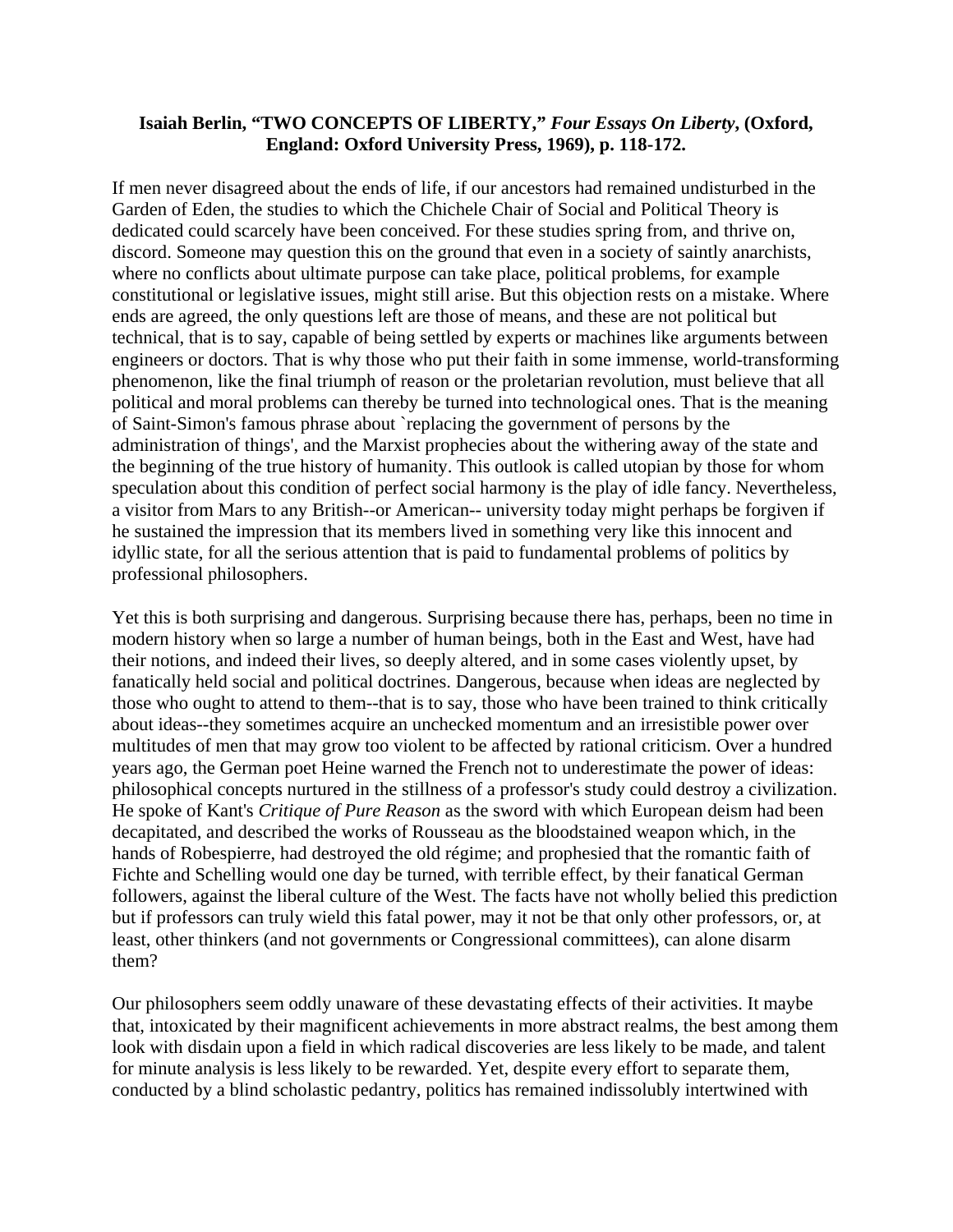every other form of philosophical inquiry. To neglect the field of political thought, because its unstable subject matter, with its blurred edges, is not to be caught by the fixed concepts, abstract models, and fine instruments suitable to logic or to linguistic analysis--to demand a unity of method in philosophy, and reject whatever the method cannot successfully manage--is merely to allow oneself to remain at the mercy of primitive and uncriticized political beliefs. It is only a very vulgar historical materialism that denies the power of ideas, and says that ideals are mere material interests in disguise. It may be that, without the pressure of social forces, political ideas are stillborn: what is certain is that these forces, unless they clothe themselves in ideas, remain blind and undirected.

This truth has not escaped every Oxford teacher, even in our own day. It is because he has grasped the importance of political ideas in theory and practice, and has dedicated his life to their analysis and propagation, that the first holder of this Chair has made so great an impact upon the world in which he has lived. The name of Douglas Cole is known wherever men have political or social issues at heart. His fame extends far beyond the confines of this university and country. A political thinker of complete independence, honesty, and courage, a writer and speaker of extraordinary lucidity and eloquence, a poet and a novelist, a uniquely gifted teacher and *animateur de idées*, he is, in the first place, a man who has given his life to the fearless support of principles not always popular, and to the unswerving and passionate defence of justice and truth, often in circumstances of great difficulty and discouragement. These are the qualities for which this most generous and imaginative English socialist is today chiefly known to the world. Not the least remarkable, and perhaps the most characteristic, fact about him is that he has achieved this public position without sacrificing his natural humanity, his spontaneity of feeling, his inexhaustible personal goodness, and above all his deep and scrupulous devotion--a devotion reinforced by many-sided learning and a fabulous memory --to his vocation as a teacher of anyone who wishes to learn. It is a source of deep pleasure and pride to me to attempt to put on record what I, and many others, feel about this great Oxford figure whose moral and intellectual character is an asset to his country and to the cause of justice and human equality everywhere.

It is from him, at least as much as from his writings, that many members of my generation at Oxford have learnt that political theory is a branch of moral philosophy, which starts from the discovery, or application, of moral notions in the sphere of political relations. I do not mean, as I think some Idealist philosophers may have believed, that all historical movements or conflicts between human beings are reducible to movements or conflicts of ideas or spiritual forces, nor even that they are effects (or aspects) of them. But I do mean (and I do not think that Professor Cole would disagree) that to understand such movements or conflicts is, above all, to understand the ideas or attitudes to life involved in them, which alone make such movements a part of human history, and not mere natural events. Political words and notions and acts are not intelligible save in the context of the issues. that divide the men who use them. Consequently our own attitudes and activities are likely to remain obscure to us, unless we understand the dominant issues of our own world. The greatest of these is the open war that is being fought between two systems of ideas which return different and conflicting answers to what has long been the central question of politics--the question of obedience and coercion 'Why should I (or anyone) obey anyone else?' `Why should I not live as I like?' `Must I obey?' `If I disobey, may I be coerced ? By whom, and to what degree, and in the name of what, and for the sake of what?'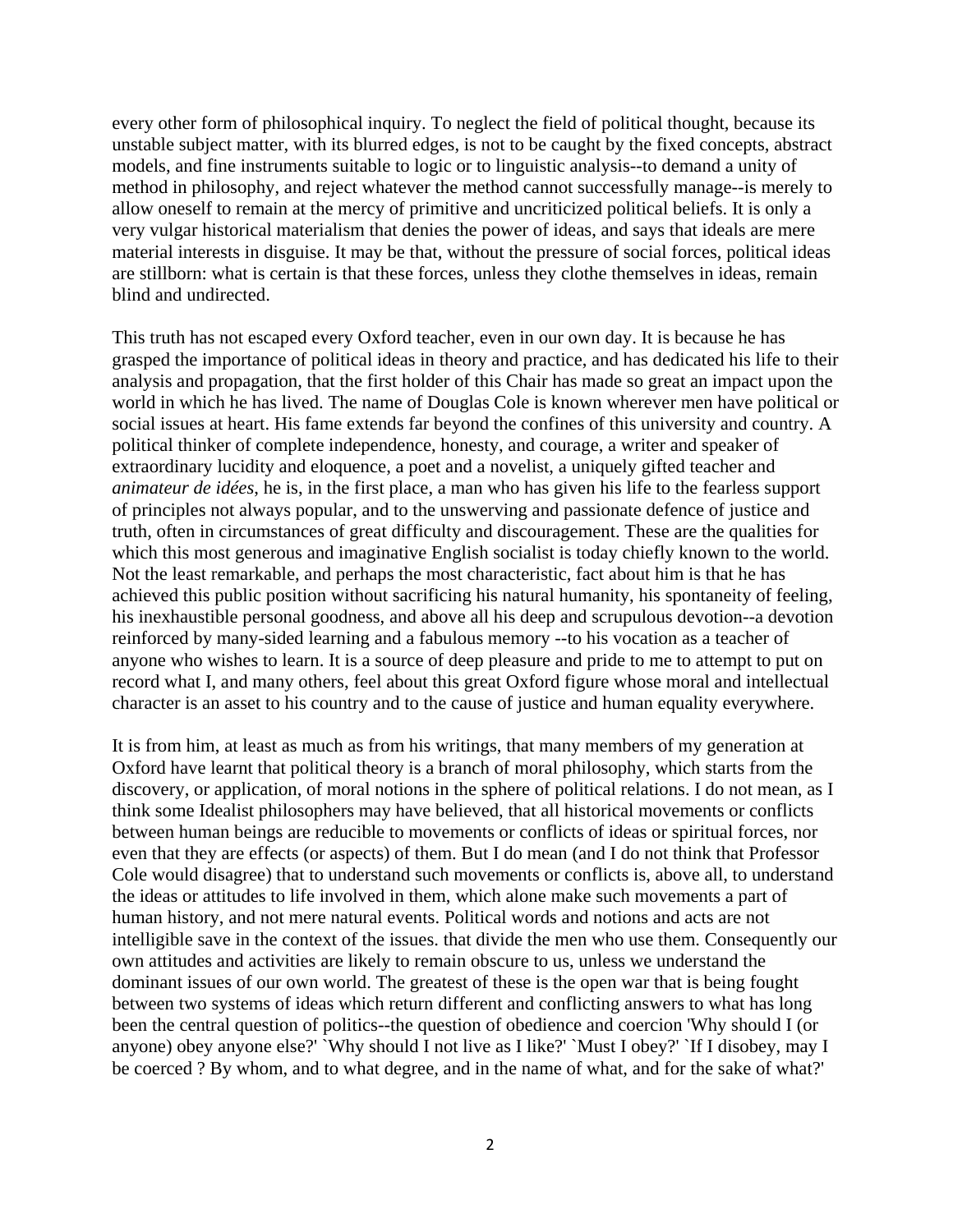Upon the answers to the question of the permissible limits of coercion opposed views are held in the world today, each claiming the allegiance of very large numbers of men. It seems to me, therefore, that any aspect of this issue is worthy of examination.

#### **I**

To coerce a man is to deprive him of freedom--freedom from what? Almost every moralist in human history has praised freedom. Like happiness and goodness, like nature and reality, the meaning of this term is so porous that there is little interpretation that it seems able to resist. I do not propose to discuss either the history or the more than two hundred senses of this protean word recorded by historians of ideas. I propose to examine no more than two of these senses but those central ones, with a great deal of human history behind them, and, I dare say, still to come. The first of these political senses of freedom or liberty (I shall use both words to mean the same), which (following much precedent) I shall call the `negative' sense, is involved in the answer to the question `What is the area within which the subject--a person or group of persons--is or should be left to do or be what he is able to do or be, without interference by other persons?' The second, which I shall call the positive sense, is involved in the answer to the question `What, or who, is the source of control or interference that can determine someone to do, or be, this rather than that?' The two questions are clearly different, even though the answers to them may overlap.

### *The notion of `negative' freedom*

I am normally said to be free to the degree to which no man or body of men interferes with my activity. Political liberty in this sense is simply the area within which a man can act unobstructed by others. If I am prevented by others from doing what I could otherwise do, I am to that degree unfree; and if this area is contracted by other men beyond a certain minimum, I can be described as being coerced, or, it may be, enslaved. Coercion is not, however, a term that covers every form of inability. If I say that I am unable to jump more than ten feet in the air, or cannot read because I am blind, or cannot understand the darker pages of Hegel, it would be eccentric to say that I am to that degree enslaved or coerced. Coercion implies the deliberate interference of other human beings within the area in which I could otherwise act. You lack political liberty or freedom only if you are prevented from attaining a goal by human beings. Mere incapacity to attain a goal is not lack of political freedom. This is brought out by the use of such modern expressions as `economic freedom' and its counterpart, `economic slavery'. It is argued, very plausibly, that if a man is too poor to afford something on which there is no legal ban--a loaf of bread, a journey round the world, recourse to the law courts--he is as little free to have it as he would be if it were forbidden him by law. If my poverty were, a kind of disease, which prevented me from buying bread, or paying for the journey round the world or getting my case heard, as lameness prevents me from running, this inability would not naturally be described as a lack of freedom, least of all political freedom. It is only because I believe that my inability to get a given thing is due to the fact that other human beings have made arrangements whereby I am, whereas others are not, prevented from having enough money with which to pay for it, that I think myself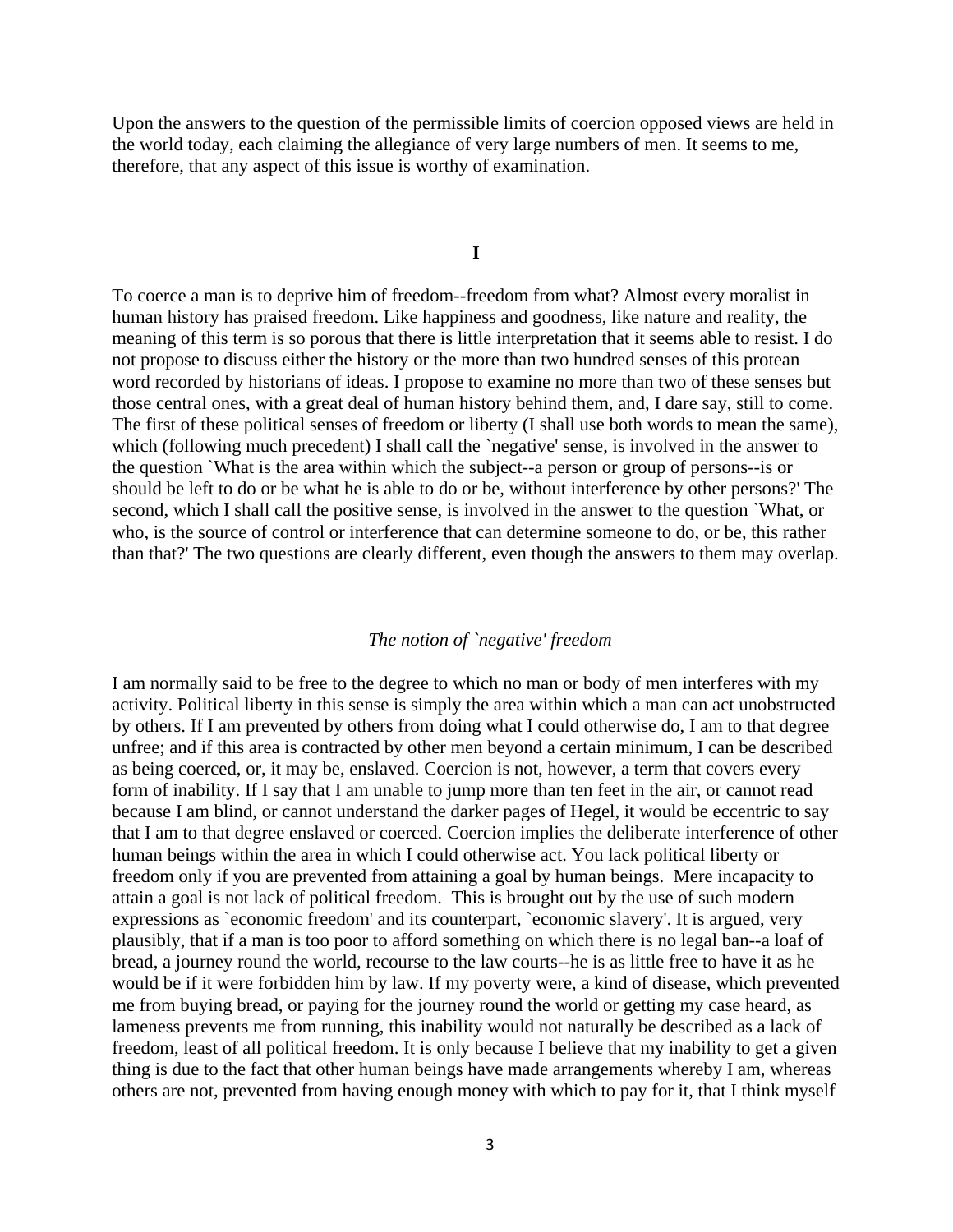a victim of coercion or slavery. In other words, this use of the term depends on a particular social and economic theory about the causes of my poverty or weakness. If my lack of material means is due to my lack of mental or physical capacity, then I begin to speak of being deprived of freedom (and not simply about poverty) only if I accept the theory. If, in addition, I believe that I am being kept in want by a specific arrangement which I consider unjust or unfair, I speak of economic slavery or oppression. `The nature of things does not madden us, only ill will does', said Rousseau. The criterion of oppression is the part that I believe to be played by other human beings, directly or indirectly, with or without the intention of doing so, in frustrating my wishes. By being free in this sense I mean not being interfered with by others. The wider the area of noninterference the wider my freedom.

This is what the classical English political philosophers meant when they used this word. They disagreed about how wide the area could or should be. They supposed that it could not, as things were, be unlimited, because if it were, it would entail a state in which all men could boundlessly interfere with all other men; and this kind of `natural' freedom would lead to social chaos in which men's minimum needs would not be satisfied; or else the liberties of the weak would be suppressed by the strong, Because they perceived that human purposes and activities do not automatically harmonize with one another, and because (whatever their official doctrines) they put high value on other goals, such as justice, or happiness, or culture, or security, or varying degrees of equality, they were prepared to curtail freedom in the interests of other values and, indeed, of freedom itself. For; without this, it was impossible to create the kind of association that they thought desirable. Consequently, it is assumed by these thinkers that the area of men's free action must be limited by law. But equally it is assumed, especially by such libertarians as Locke and Mill in England, and Constant and Tocqueville in France, that there ought to exist a certain minimum area of personal freedom which must on no account be violated; for if it is overstepped, the individual will find himself in an area too narrow for even that minimum development of his natural faculties which alone makes it possible to pursue, and even to conceive, the various ends which men hold good or right or sacred. It follows that a frontier must be drawn between the area of private life and that of public authority. Where it is to be drawn is a matter of argument, indeed of haggling. Men are largely interdependent, and no man's activity is so completely private as never to obstruct the lives of others in anyway. `Freedom for the pike is death for the minnows'; the liberty of some must depend on the restraint of others. `Freedom for an Oxford don', others have been known to add, `is a very different thing from freedom for an Egyptian peasant.'

This proposition derives its force from something that is both true and important, but the phrase itself remains a piece of political claptrap. It is true that to offer political rights, or safeguards against intervention by the state, to men who are half naked, illiterate, underfed, and diseased is to mock their condition; they need medical help or education before they can understand, or make use of an increase in their freedom. What is freedom to those who cannot make use of it? Without adequate conditions for the use of freedom, what is the value of freedom? First things come first: there are situations, as a nineteenth century Russian radical writer declared, in which boots are superior to the works of Shakespeare; individual freedom is not everyone's primary need. For freedom is not the mere absence of frustration of whatever kind; this would inflate the meaning of the word until it meant too much or too little; The Egyptian peasant needs clothes or medicine before, and more than, personal liberty, but the minimum freedom that he needs today,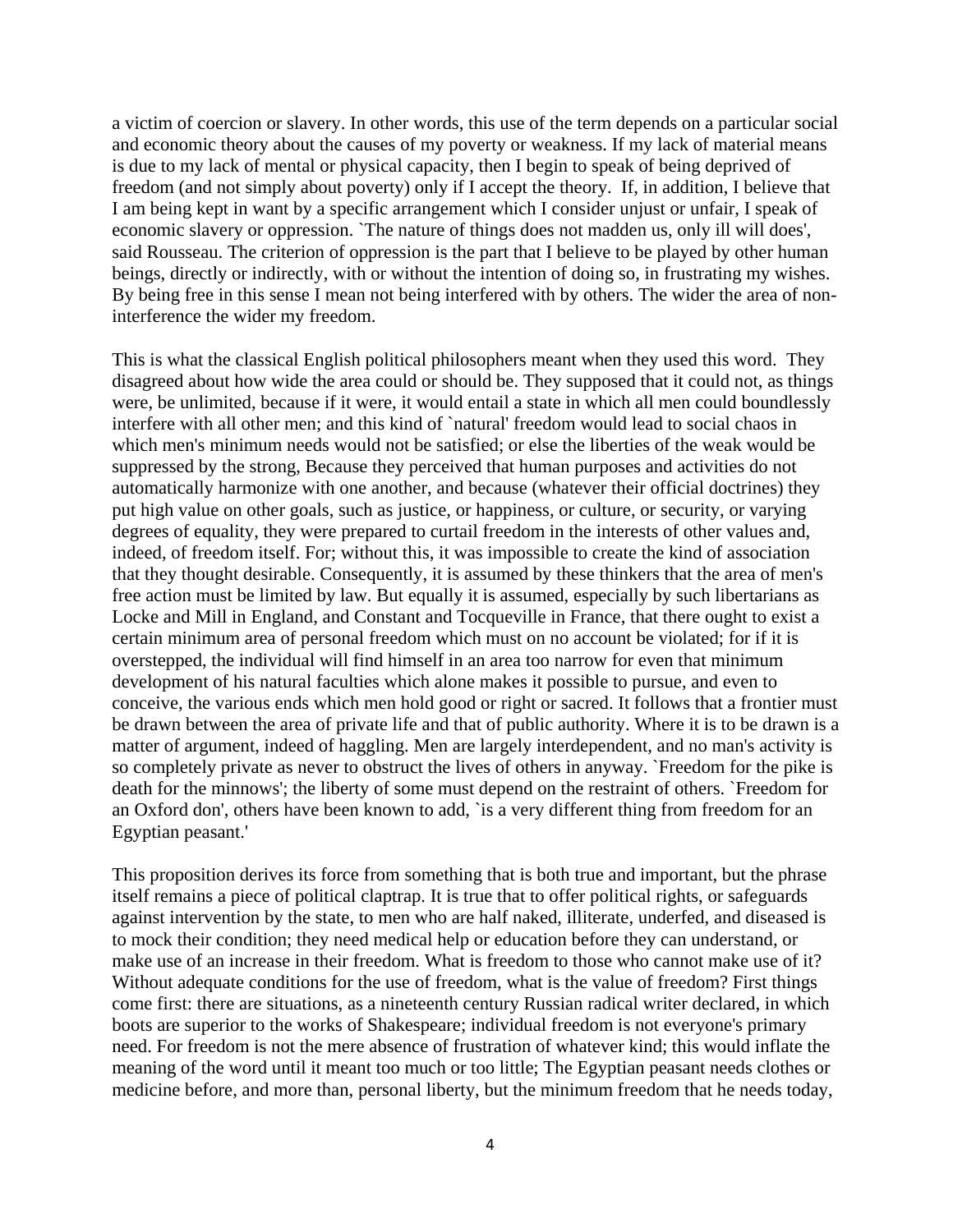and the greater degree of freedom that he may need tomorrow, is not some species of freedom peculiar to him, but identical with that of professors, artists, and millionaires.

What troubles the consciences of Western liberals is not, I think, the belief that the freedom that men seek differs according to. their social or economic conditions, but that the minority who possess it have gained it by exploiting, or, at least, averting their gaze from, the vast majority who do not. They believe, with good reason, that if individual liberty is an ultimate end for human beings, none should be deprived of it by others; least of all that some should enjoy it at the expense of others. Equality of liberty; not to treat others as I should not wish them to treat me; repayment of my debt to those who alone have made possible my liberty, or prosperity or enlightenment; justice, in its simplest and most universal sense--these are the foundations of liberal morality. Liberty is not the only goal of men. I can, like the Russian critic Belinsky, say that if others are to be deprived of it --if my brothers are to remain in poverty, squalor, and chains-- then, I do not want it for myself. I reject it with both hands and infinitely prefer to share their fate. But nothing is gained by a confusion of terms. To avoid glaring inequality or wide spread misery I am ready to sacrifice some, or all, of my freedom: I may do so willingly and freely: but it is freedom that I am giving up for the sake of justice or equality or the love of my fellow men. I should be guilt stricken, and rightly so, if I were not, in some circumstances, ready to make this sacrifice. But a sacrifice is not an increase in what is being sacrificed; namely freedom, however great the moral need or the compensation for it. Everything is what it is: liberty is liberty, not equality or fairness or justice or culture, or human happiness or a quiet conscience. If the liberty of myself or my class or nation depends on the misery of a number of other human beings, the system which promotes this is unjust and immoral. But, if I curtail or lose my freedom, in order. to lessen the shame of such inequality, and do not thereby materially increase the individual liberty of others, an absolute loss of liberty occurs. This may be compensated for by a gain in justice or in happiness or in peace, but the loss remains, and it is a confusion of values to say that although my `liberal', individual freedom may go by the board, some other kind of freedom--'social' or `economic'--is increased. Yet it remains true that the freedom of some must at times be curtailed to secure the freedom of others. Upon what principle should this be done ? If freedom is a sacred; untouchable value, there can be no such principle. One or other, of these conflicting rules or principles must, at any rate in practice, yield: not always for reasons which can be clearly stated, let alone generalized into rules or universal maxims. Still, a practical compromise has to be found.

Philosophers with an optimistic view of human nature and a belief in the possibility of harmonizing human interests, such as Locke, Adam Smith and, in some moods, Mill, believed that social harmony and progress were compatible with reserving a large area for private life over which neither the state nor any other authority must be allowed to trespass. Hobbes, and those who agreed with him, especially conservative or reactionary thinkers, argued that if men were to be prevented from destroying one another and making social life a jungle or a wilderness, greater safeguards must be instituted to keep them in their places; he wished correspondingly to increase the area of centralized control and decrease that of the individual. But both sides agreed that some portion of human existence must remain independent of the sphere of social control. To invade that preserve, however small, would be despotism. The most eloquent of all defenders of freedom and privacy, Benjamin Constant, who had not forgotten the Jacobin dictatorship, declared that at the very least the liberty of religion, opinion, expression,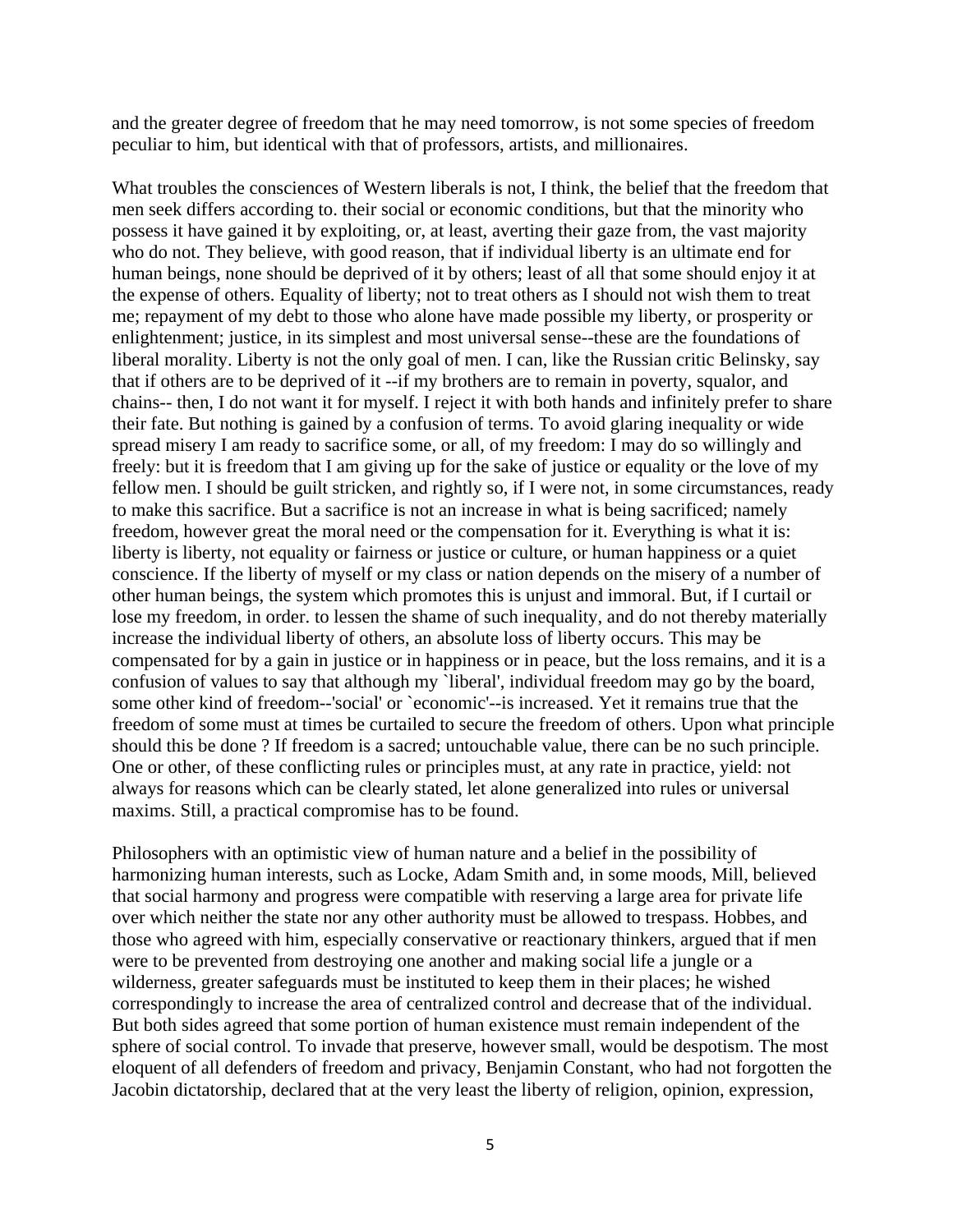property, must be guaranteed against arbitrary invasion. Jefferson, Burke, Paine, Mill, compiled different catalogues of individual liberties, but the argument for keeping authority at bay is always substantially the same. We must preserve a minimum area of personal freedom if we are not to `degrade or deny our nature'. We cannot remain absolutely free, and must give up some of our liberty to preserve the rest. But total self-surrender is self-defeating. What then must the minimum be? That which a man cannot give up with out offending against the essence of his human nature. What is this essence? What are the standards which it entails? This has been, and perhaps always will be, a matter of infinite debate. But whatever the principle in terms of which the area of non-interference is to be drawn, whether it is that of natural law or natural rights, or of utility or the pronouncements of a categorical imperative, or the sanctity of the social contract, or any other concept with which men have sought to clarify and justify their convictions, liberty in this sense means liberty from absence of interference beyond the shifting, but always recognizable, frontier. `The only freedom which deserves the name is that of pursuing our own good in our own way', said the most celebrated of its champions. if this is so, is compulsion ever justified? Mill had no doubt that it was. Since justice demands that all individuals be entitled to a minimum of freedom, all other individuals were of necessity to be restrained, if need be by force, from depriving anyone of it. Indeed, the whole function of law was the prevention of just such collisions: the state was reduced to what Lassalle contemptuously described as the functions of a night watchman or traffic policeman.

What made the protection of individual liberty so sacred to Mill? In his famous essay he declares that, unless men are left to live as they wish `in the path which merely concerns themselves'; civilization cannot advance; the truth will not, for lack of a free market in ideas, come to light; there will be no scope for spontaneity, originality, genius, for mental energy, for moral courage. Society will be crushed by the weight of `collective mediocrity'. Whatever is rich and diversified will be crushed by the weight of custom; by men's constant tendency to conformity, which breeds only `withered capacities', `pinched and hidebound', `cramped and warped' human beings. `Pagan self-assertion is as worthy as Christian self-denial.' `All the errors which a man is likely to commit against advice and warning are far outweighed by the evil of allowing others to constrain him to what they deem is good.' The defence of liberty consists in the `negative' goal of warding off interference . To threaten a man with persecution unless he submits to a life in which he exercises no choices of his goals; to block before him every door but one, no matter how noble the prospect upon which it opens, or how benevolent the motives of those who arrange this, is to sin against the truth that he is a man, a being with a life of his own to live. This is liberty as it has been conceived by liberals in the modern world from the days of Erasmus (some would say of Occam) to our own. Every plea for civil liberties and individual fights, every protest against exploitation and humiliation, against the encroachment of public authority, or the mass hypnosis of custom or organized propaganda, springs from this individualistic, and much disputed, conception of man.

Three facts about this position may be noted. In the first place Mill confuses two distinct notions. One is that all coercion is, in so far as it frustrates human desires, bad as such, although it may have to be applied to prevent other, greater evils; while non-interference, which is the opposite of coercion, is good as such although it is not the only good. This is the 'negative' conception of liberty in its classical form. The other is that men should seek to discover the truth, or to develop a certain type of character of which Mill approved--critical, original, imaginative, independent,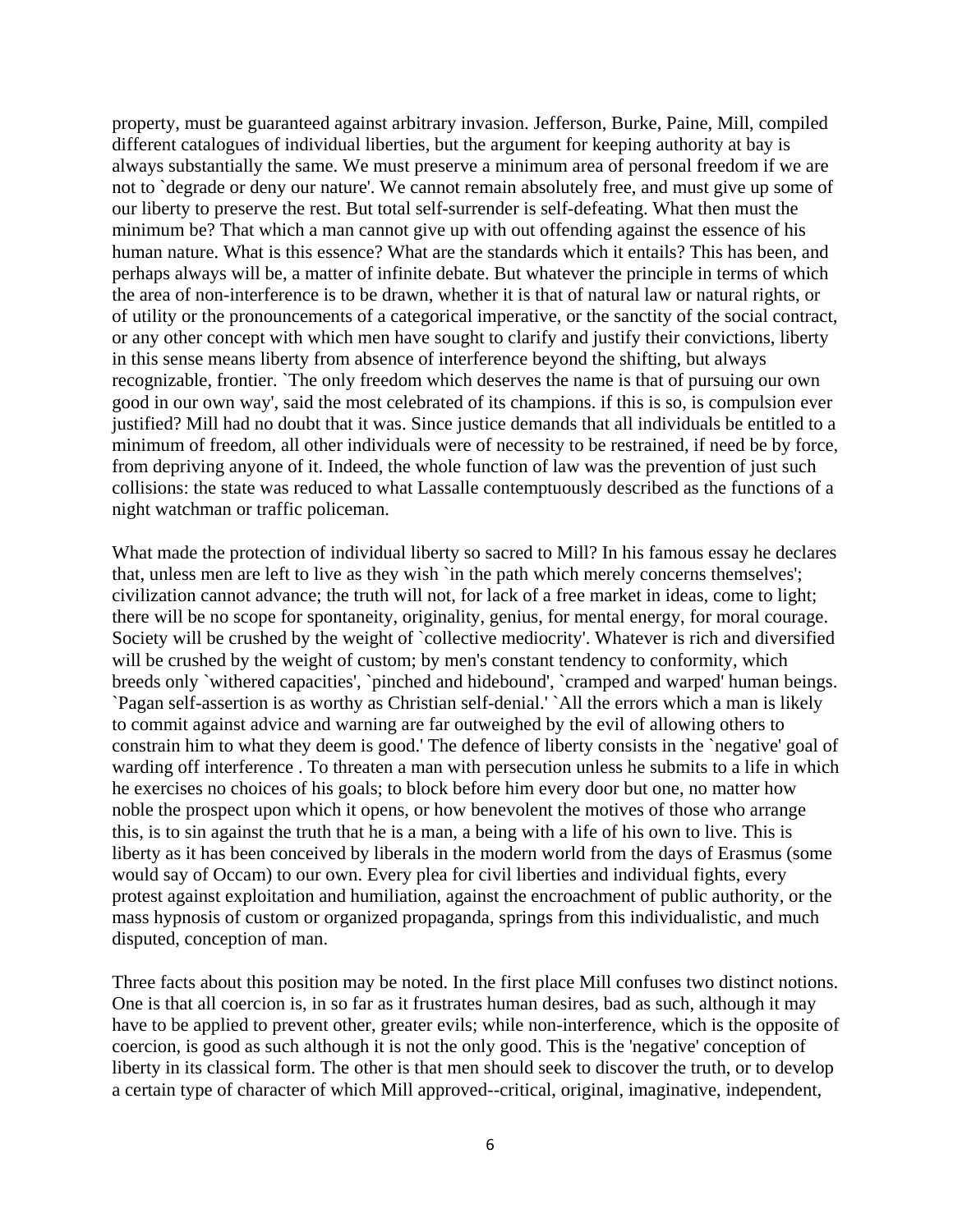non-conforming to the point of eccentricity, and so on-- and that truth can be found, and such character can be bred, only in conditions of freedom. Both these are liberal views, but they are not identical, and the connexion between them is, at best, empirical. No one would argue that truth or freedom of self-expression could flourish where dogma crushes all thought. But the evidence of history tends to show (as, indeed, was argued by James Stephen in his formidable attack on Mill in his *Liberty, Equality, Fraternity*) that integrity, love of truth, and fiery individualism grow at least as often in severely disciplined communities among, for example, the puritan Calvinists of Scotland or New England, or under military discipline, as in more tolerant or indifferent societies; and if this is so, Mill's argument for liberty as a necessary condition for the growth of human genius falls to the ground. If his two goals proved incompatible, Mill would be faced with a cruel dilemma, quite apart from the further difficulties created by the inconsistency of his doctrines with strict utilitarianism, even in his own humane version of it.

In the second place, the doctrine is comparatively modern. There seems to be scarcely any discussion of individual liberty as a conscious political ideal (as opposed to its actual existence) in the ancient world. Condorcet had already remarked that the notion of individual rights was absent from the legal conceptions of the Romans and Greeks; this seems to hold equally of the Jewish, Chinese, and all other ancient civilizations that have since come to light. The domination of this ideal has been the exception rather than the rule, even in the recent history of the West. Nor has liberty in this sense often formed a rallying cry for the great masses of mankind. The desire not to be impinged upon, to be left to oneself, has been a mark of high civilization both on the part of individuals and communities. The sense of privacy itself, of the area of personal relationships as something sacred in its own right, derives from a conception of freedom which, for all its religious roots, is scarcely older, in its developed state, than the Renaissance or the Reformation. Yet its decline would mark the death of a civilization, of an entire moral outlook.

The third characteristic of this notion of liberty is of greater importance. It is that liberty in this sense is not incompatible with some kinds of autocracy, or at any rate with the absence of selfgovernment. Liberty in this sense is principally concerned with the area of control, not with its source. Just as a democracy may, in fact, deprive the individual citizen of a great many liberties which he might have in some other form of society, so it is perfectly conceivable that a liberalminded despot would allow his subjects a large measure of personal freedom. The despot who leaves his subjects a wide area of liberty may be unjust, or encourage the wildest inequalities, care little for order, or virtue, or knowledge; but provided he does not curb their liberty, or at least curbs it less than many other régimes, he meets with Mill's specification. Freedom in this sense is not, at any rate logically, connected with democracy or self-government. Selfgovernment may, on the whole, provide a better guarantee of the preservation of civil liberties than other régimes, and has been defended as such by libertarians. But there is no necessary connexion between individual liberty and democratic rule. The answer to the question `Who governs me?' is logically distinct from the question `How far does government interfere with me?' It is in this difference that the great contrast between the two concepts of negative and positive liberty, in the end, consists. For the `positive' sense of liberty comes to light if we try to answer the question, not `What am I free to do or be?', but `By whom am I ruled?' or `Who is to say what I am, and what I am not, to be or do?' The connexion between democracy and individual liberty is a good deal more tenuous than it seemed to many advocates of both. The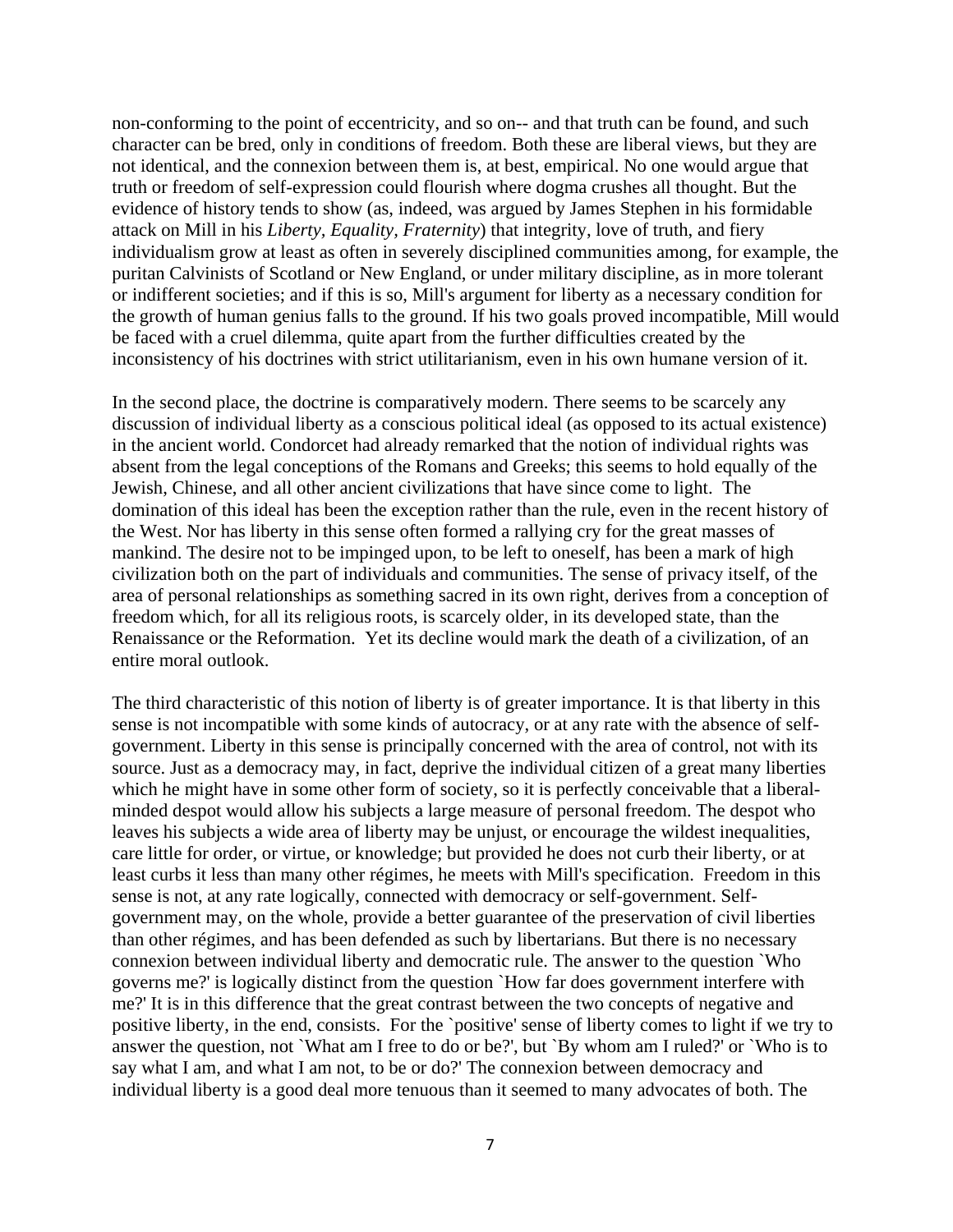desire to be governed by myself; or at any rate to participate in the process by which my life is to be controlled, may be as deep a wish as that of a free area for action, and perhaps historically older. But it is not a desire for the same thing. So different is it, indeed, as to have led in the end to the great clash of ideologies that dominates our world. For it is this--the `positive' conception of liberty: not freedom from, but freedom to-- to lead one prescribed form of life--which the adherents of the `negative' notion represent as being, at times, no better than a specious disguise for brutal tyranny.

### **II**

# *The Notion of Positive Freedom*

The `positive' sense of the word `liberty' derives from the wish on the part of the individual to be his own master. I wish my life and decisions to depend on myself, not on external forces of whatever kind. I wish to be the instrument of my own, not of other men's acts of will. I wish to be a subject, not an object; to be moved by reasons, by conscious purposes, which are my own, not by causes which affect me, as it were, from outside. I wish to be somebody, not nobody; a doer--deciding, not being decided for, self-directed and not acted upon by external nature or by other men as if I were a thing, or an animal, or a slave incapable of playing a human role, that is, of conceiving goals and policies of my own and realizing them. This is at least part of what I mean when I say that I am rational, and that it is my reason that distinguishes me as a human being from the rest of the world. I wish, above all, to conscious of myself as a thinking, willing, active being, bearing responsibility for my choices and able to explain them by references to my own ideas and purposes. I feel free to the degree that I believe this to be true, and enslaved to the degree that I am made to realize that it is not.

The freedom which consists in being one's own master, and the freedom which consists in not being prevented from choosing as I do by other men, may, on the face of it, seem concepts at no great logical distance from each other--no more than negative and positive ways of saying much the same thing. Yet the `positive' and `negative' notions of freedom historically developed in divergent directions not always by logically reputable steps, until, in the end, they came into direct conflict with each other.

One way of making this clear is in terms of the independent momentum which the, initially perhaps quite harmless, metaphor of self-mastery acquired. `I am my own master'; `l am slave to no man'; but may I not (as Platonists or Hegelians tend to say) be a slave to nature? Or to my own `unbridled' passions? Are these not so many species of the identical genus `slave'--some political or legal, others moral or spiritual? Have not men had the experience of liberating themselves from spiritual slavery, Or slavery to nature, and do they not in the course of it become aware, on the one hand, of a self which dominates; and, on the other, of something in them which is brought to heel? This dominant self is then variously identified with reason, with my `higher nature', with the self which calculates and aims at what will satisfy it in the long run, with my 'real', or 'ideal', or 'autonomous self, or with my self 'at its best'; which is then contrasted with irrational impulse, uncontrolled desires, my `lower' nature, the pursuit of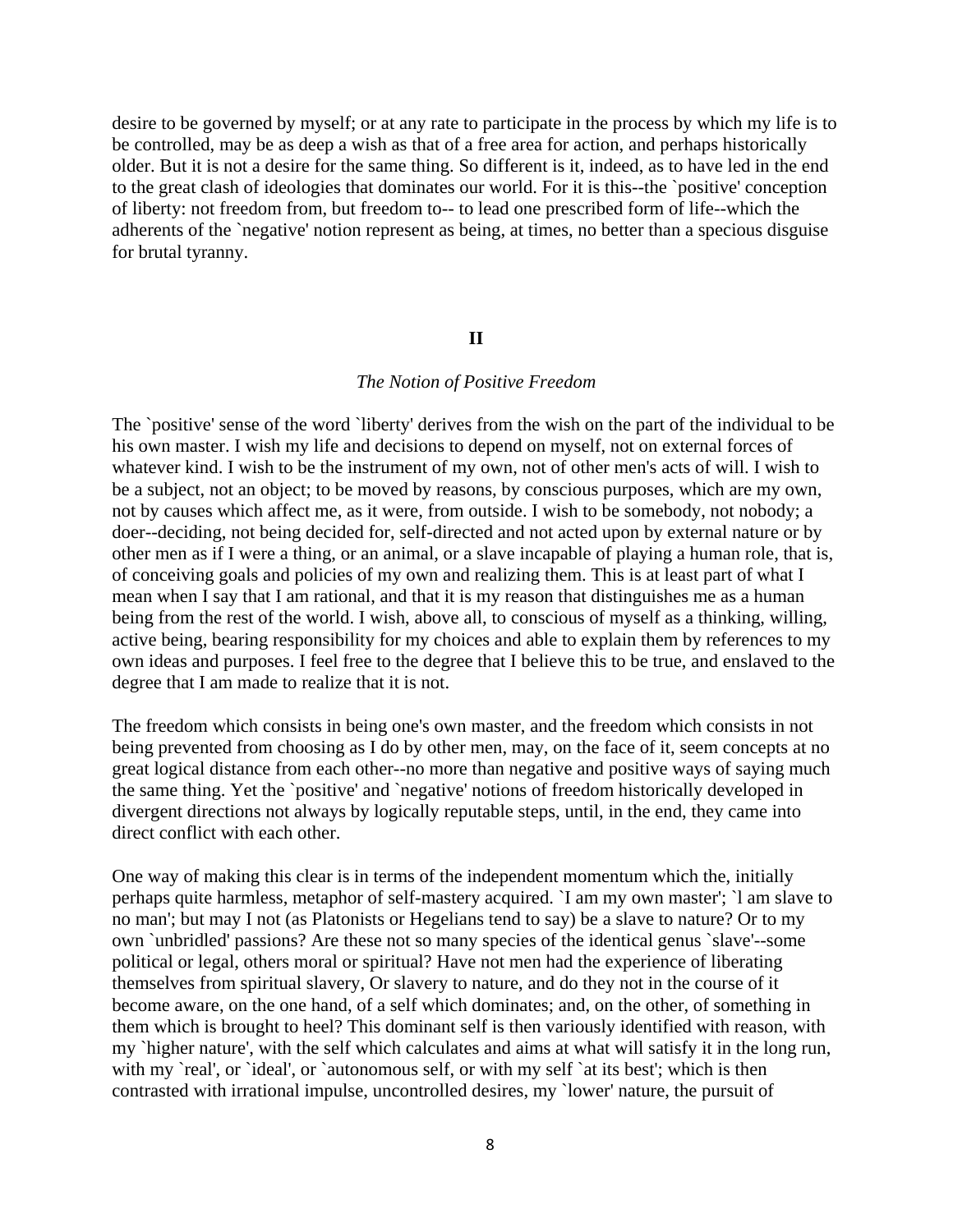immediate pleasures, my `empirical' or `heteronomous' self, swept by every gust of desire and passion, needing to be rigidly disciplined if it is ever to rise to the full height of its `real' nature. Presently the two selves may be represented as divided by an even larger gap: the real self may be conceived as something wider than the individual (as the term is normally understood), as a social `whole' of which the individual. is an element or aspect: a tribe, a race, a church; a state, the great society of the living and the dead and the yet unborn. This entity is then identified as being the 'true' self which, by imposing its collective, or 'organic', single will upon its recalcitrant `members', achieves its own, and therefore their, `higher' freedom. The perils of using organic metaphors to justify the coercion of some men by others in order to raise them to a `higher' level of freedom have often been pointed out. But what gives such plausibility as it has to this kind of language is that we recognize that it is possible, and at times justifiable, to coerce men in the name of some goal (let us say, justice or public health) which they would, if they were more enlightened, themselves pursue, but do not, because they are blind or ignorant or corrupt. This renders it easy for me to conceive of myself as coercing others for their own sake, in their, not my interest. I am then claiming that I know what they truly need better than; they know it themselves. What, at most, this entails is that they would not resist me if they were rational and as wise as I and understood their interests as I do. But I may go on to claim a good deal more than this. I may declare that they are actually aiming at what in their benighted state they consciously resist, because there exists within them an occult entity--their latent rational will, or their. `true' purpose-- and that this entity, although it is belied by all that they overtly feel and do and say, is their `real' self, of which the poor empirical self in space and time may know nothing or little; and that this inner spirit is the only self that deserves to have its wishes taken into account. Once I take this view, I am in a position to ignore the actual wishes of men or societies, to bully, oppress; torture them in the name, and on behalf, of their `real' selves, in the secure knowledge that whatever is the true goal of man (happiness, performance of duty, wisdom, a just society, self-fulfilment) must be identical with his freedom--the free choice of his `true', albeit often submerged and inarticulate, self.

This paradox has been often exposed. It is one thing to say that I know what is good for X, while he himself does not; and even to ignore his wishes for its-- and his--sake ; and a very different one to say that he has *eo ipso* chosen it, not indeed consciously, not as he seems in everyday life, but in his role as a rational self which his empirical self may not know--the `real' self which discerns the good, and cannot help choosing it once it is revealed. This monstrous impersonation, which consists in equating what X would choose if he were something he is not, or at least not yet, with what X actually seeks and chooses, is at the heart of all political theories of selfrealization. It is one thing to say that I may be coerced for my own good which I am too blind to see: this may, on occasion, be for my benefit; indeed it may enlarge the scope of my liberty. It is another to say that if it is my good, then I am not being coerced, for I have willed it, whether. I know this or not, and am free (or `truly' free) even while my poor earthly body and foolish mind bitterly reject it, and struggle against those who seek however benevolently to impose it, with, the greatest desperation.

This magical transformation, or sleight of hand (for which William James so justly mocked the Hegelians), can no doubt be perpetrated just as easily with the `negative' concept of freedom, where the self that should not be interfered with is no longer the individual with his actual wishes and needs as they are normally conceived, but the `real' man within, identified with the pursuit of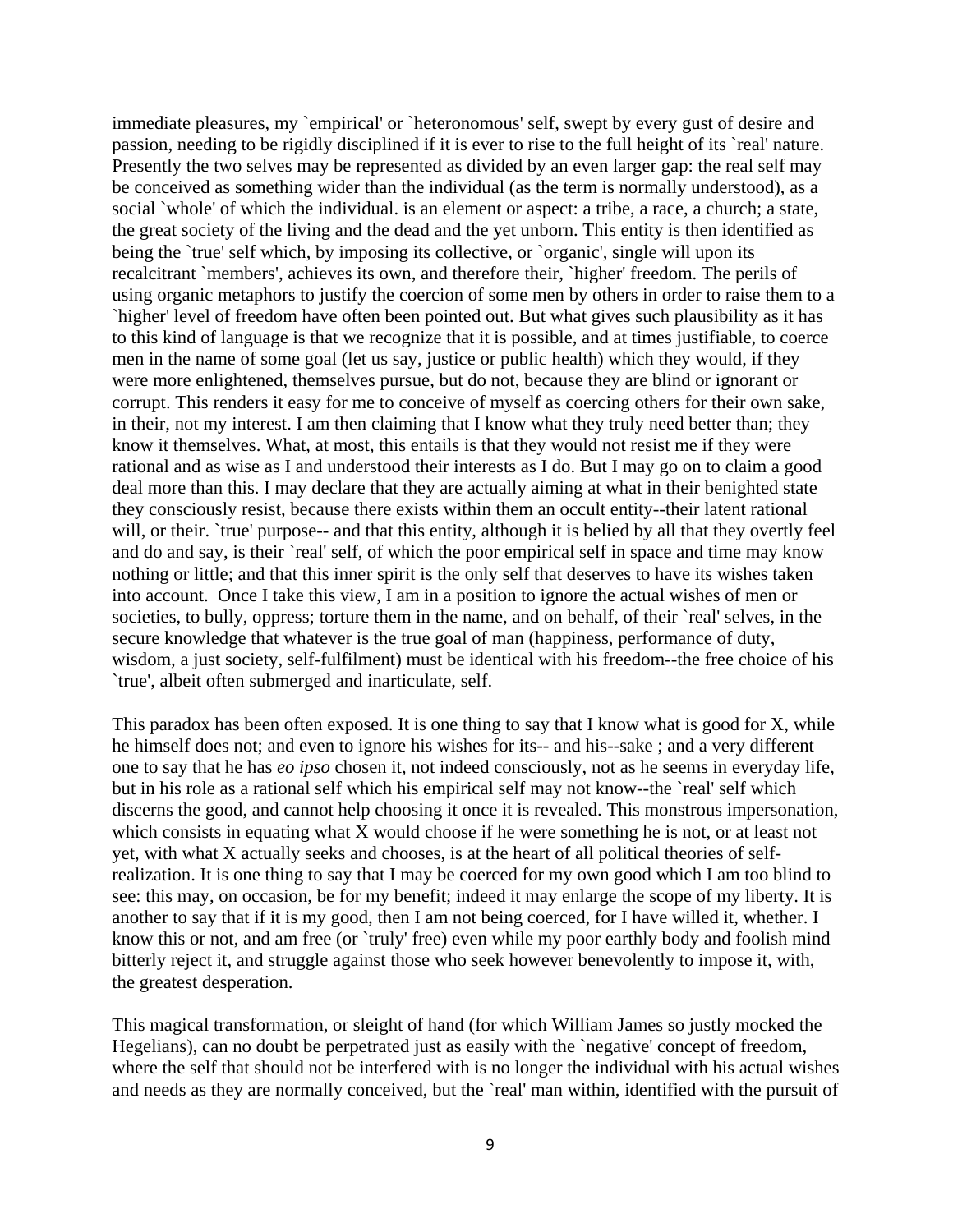some ideal purpose not dreamed of by his empirical self. And, as in the case of the `positively' free self, this entity may be inflated into some super personal entity--a state, a class, a nation, or the march of history itself, regarded as a more 'real' subject of attributes than the empirical self. But the `positive' conception of freedom as self-mastery, with its suggestion of a man divided against himself, has, in fact, and as a matter of history, of doctrine and of practice, lent itself more easily to this splitting of personality into two: the transcendent, dominant controller, and the empirical bundle of desires and passions to be disciplined and brought to heel. It is this historical fact that has been influential. This demonstrates (if demonstration of so obvious a truth is needed), that conceptions of freedom directly derive from views of what constitutes a self, a person, a man. Enough manipulation with the definition , of man, and freedom can be made to mean whatever the manipulator wishes. Recent history has made it only too clear that the issue is not merely academic.

The consequences of distinguishing between two selves will become even clearer if one considers the two major forms which the desire to be self-directed--directed by one's `true' self- has historically taken: the first, that of seif-abnegation in order to attain independence; the second, that of self-realization, or total self-identification with a specific principle or ideal in order to attain the selfsame end.

# **III**

# *The Retreat To The Inner Citadel*

I am the possessor of reason and will; I conceive ends and I desire to pursue them; but if I am prevented from attaining them I no longer feel master of the situation. I may be prevented by the laws of nature, or by accidents, or the activities of men, or the effect, often undesigned, of human institutions. These forces may be too much for me. What am I to do to avoid being crushed by them? I must liberate myself from desires that I know I can not realize. I wish to be master of my kingdom, but my frontiers are long and insecure, therefore I contract them in order to reduce or eliminate the vulnerable area. I begin by desiring happiness, or power, or knowledge, or the attainment of some specific object. But I cannot command them. I choose to avoid defeat and waste, and therefore decide to strive for nothing that I cannot be sure to obtain. I determine myself not to desire what is unattainable. The tyrant threatens me with the destruction of my property, with imprisonment, with the exile or death of those I love. But if I no longer feel attached to property, no longer care whether or not I am in prison, if I have killed within myself my natural affections, then he cannot bend me to his will, for all that is left of myself is no longer subject to empirical fears or desires. It is as if I had performed a strategic retreat into an inner citadel-- my reason, my soul, my `noumenal' self--which, do what they may, neither external blind force, nor human malice, can touch. I have withdrawn into myself; there, and there alone, I am secure. It is as if I were to say: `I have a wound in my leg. There are two methods of freeing myself from pain. One is to heal the wound. But if the cure is too difficult or uncertain, there is another method. I can get rid of the wound by cutting off my leg. If I train myself t want nothing to which the possession of my leg is indispensable, I shall not feel the lack of it.' This is the traditional self-emancipation of ascetics and quietists, of stoics or Buddhist sages, men of various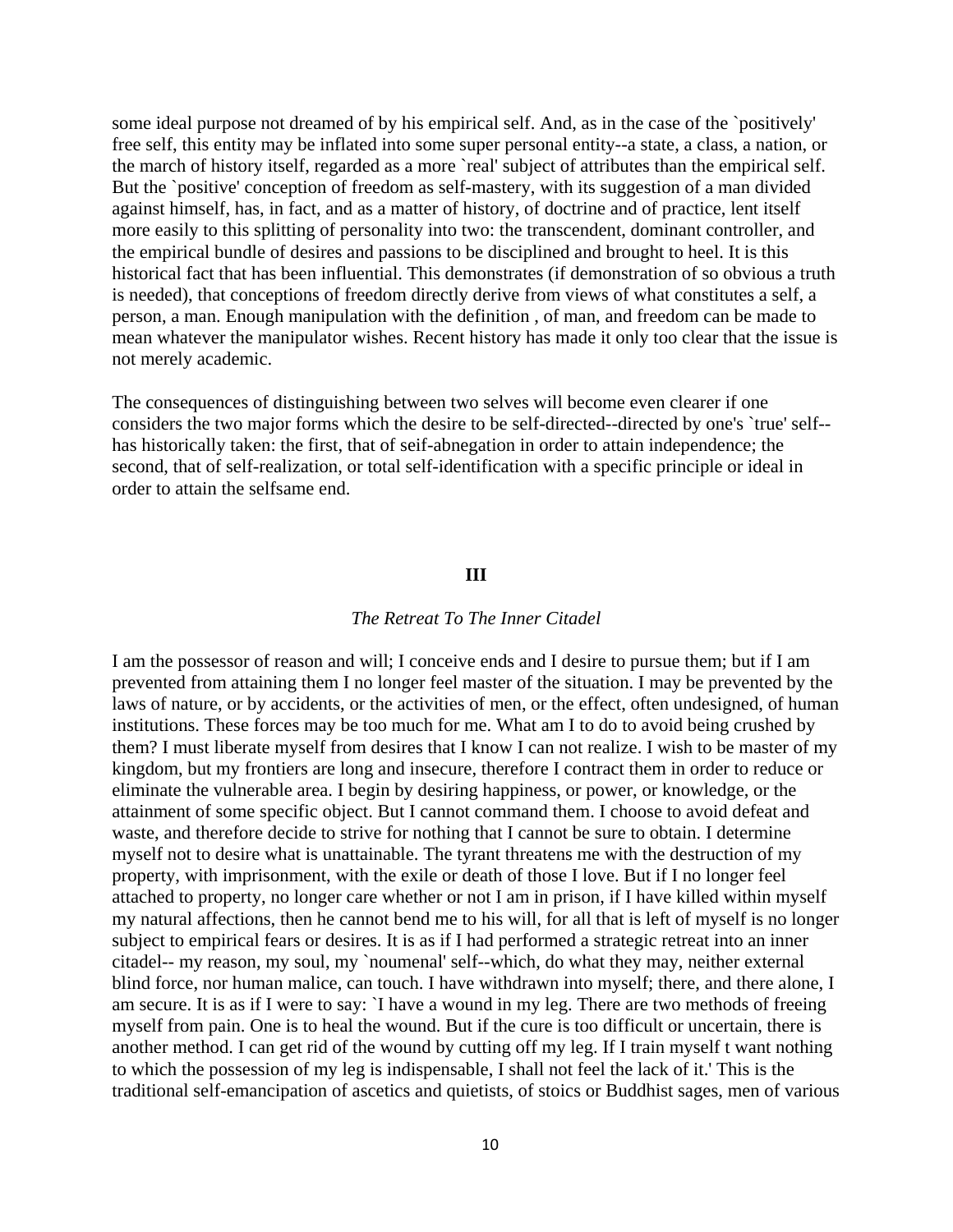religions or of none, who have fled the world, and escaped the yoke of society or public opinion, by some process of deliberate self-transformation that enables them to care no longer for any of its values, to remain, isolated and independent, on its edges, no longer vulnerable to its weapons. All political isolationism, all economic autarky, every form of autonomy, has in it some element of this attitude. I eliminate the obstacles in my path by abandoning the path; I retreat into my own sect, my own planned economy, my own deliberately insulated territory, where no voices from outside need be listened to, and no external forces can have effect. This is a form of the search for security; but it has also been called the search for personal or national freedom or independence.

From this doctrine, as it applies to individuals, it is no very great distance to the conceptions of those who, like Kant, identify freedom not indeed with the elimination of desires, but with resistance to them, and control over them. I identify myself with the controller and escape the slavery of the controlled. I am free because, and in so far as, I am autonomous. I obey laws, but I have imposed them on, or found them in, my own uncoerced self. Freedom is obedience, but `obedience to a law which we prescribe to ourselves', and no man can enslave himself. Heteronomy is dependence on outside factors, liability to be a plaything of the external world that I cannot myself fully control, and which *pro tanto* controls and `enslaves' me. I am free only to the degree to which my person is `fettered' by nothing that obeys forces over which I have no control; I. cannot control the laws of nature my free activity must therefore, *ex hypothesi*, be lifted above the empirical, world of causality. This is not the place in which to discuss the validity of this ancient and famous doctrine; I only wish to remark that the related notions of freedom as resistance to (or escape from) unrealizable desire, and as independence of the sphere of causality, have played a central role in politics no less than in ethics.

For if the essence of men is that they are autonomous beings-- authors of values, of ends in themselves, the ultimate authority of which consists precisely in the fact that they are willed freely-- then nothing is worse than to treat them as if they were not autonomous , but natural objects, played on by causal influences, creatures at the mercy of external stimuli, whose choices can be manipulated by their rulers, whether by threats of force or offers of rewards. To treat men in this way is to treat them as if they were not self-determined. `Nobody may compel me to be happy in his own way', said Kant. `Paternalism is the greatest despotism imaginable' This is so because it is to treat men as if they were not free, but human material for me, the benevolent reformer, to mould in accordance with my own, not their, freely adopted purpose. This is, of course, precisely the policy that the early utilitarians recommended. Helvétius (and Bentham) believed not in resisting, but in using, men's tendency to be slaves to their passions; they wished to dangle rewards and punishments before men--the acutest possible form of heteronomy--if by this means the `slaves' might be made happier. But to manipulate men, to propel them towards goals which you--the social reformer--see, but they may not, is to deny their human essence, to treat them as objects without wills of their own, and therefore to degrade them. That is why to lie to men, or to deceive them, that is, to use them as means for my, not their own, independently conceived ends, even if it is for their own benefit, is, in effect, to treat them as sub-human, to behave as if their ends are less ultimate and sacred than my own. In the name of what can lever be justified in forcing men to do what they have not willed or consented to? Only in the name of some value higher than themselves. But if; as Kant held, all values are made so by the free acts of men, and called values only so far as they are this, there is no value higher than the individual.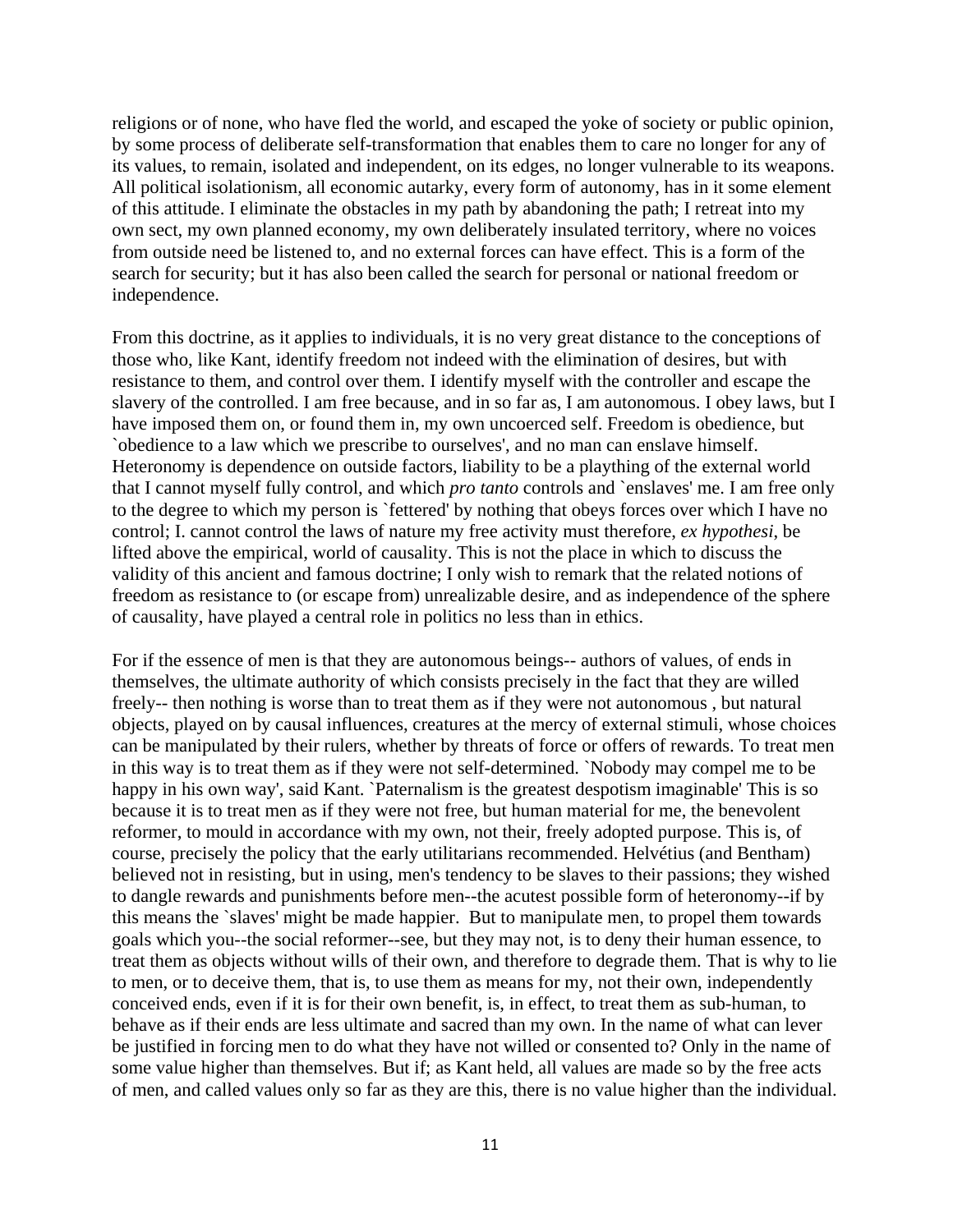Therefore to do this is to coerce men in the name of something less ultimate than themselves--to bend them to my will, or to someone else's particular craving for (his or their) happiness or expediency or security or convenience. I am aiming at something desired (from whatever motive, no matter how noble) by me or my group, to which I am using other men as means. But this is a contradiction of what I know men to be, namely ends in themselves. All forms of tampering with human beings, getting at them, shaping them against their will to your own pattern, all thought control and conditioning, is, therefore, a denial of that in men which makes them men and their values ultimate.

Kant's free individual is a transcendent being, beyond the realm of natural causality. But in its empirical form--in which the notion of man is that of ordinary life--this doctrine was the heart of liberal humanism, both moral and political, that was deeply influenced both by Kant and by Rousseau in the eighteenth century. In its a priori version it is a form of secularized Protestant individualism, in which the place of God is taken by the conception of the rational life, and the place of the individual soul which strains towards union with Him is replaced by the conception of the individual endowed with reason, straining to be governed by reason and reason alone, and to depend upon nothing that might deflect or delude him by engaging his irrational nature. Autonomy, not heteronomy: to act and not to be acted upon. The notion of slavery to the passions is--for those who think in these terms--more than a metaphor. To rid myself of fear, or love, or the desire to conform is to liberate myself from. the despotism of something which I cannot control. Sophocles, whom Plato reports as saying that old age alone has liberated him from the passion of love-- the yoke of a cruel master--is reporting. an experience as real as that of liberation from a human tyrant or slave owner. The psychological experience of observing myself yielding to some `lower' impulse, acting from a motive that I dislike, or of doing something which at the very moment of doing I may detest, and reflecting later that I was `not myself', or `not in control of myself', when I did it, belongs to this way of thinking and speaking. I identify myself with my critical and rational moments. The consequences of my acts cannot matter, for they are not in my control; only my motives are. This is the creed of the solitary thinker who has defied the world and emancipated himself from the chains of men and things. In this form, the doctrine may seem primarily an ethical creed, and scarcely political at all; nevertheless, its political implications are clear, and it enters into the tradition of liberal individualism at least as deeply as the `negative' concept of freedom.

It is perhaps worth remarking that in its individualistic form the concept of the rational sage who has escaped into the inner fortress of his true self seems to arise when the external world has proved exceptionally arid, cruel, or unjust. `He is truly free', said Rousseau; `who desires what he can perform, and does what he desires.' In a world where a man seeking happiness or justice or freedom (in whatever sense) can do little, because he finds too many avenues of action blocked to him, the temptation to withdraw into himself may become irresistible. It may have been so in Greece, where the Stoic ideal cannot be wholly unconnected with the fall of the independent democracies before centralized Macedonian autocracy. It was so in Rome, for analogous reasons, after the end of the Republic. It arose in Germany in the seventeenth century, during the period of the deepest national degradation of the German states that followed the Thirty Years War, when the character of public life, particularly in the small principalities, forced those who prized the dignity of human life, not for the first or last time, into a kind of inner emigration. The doctrine that maintains that what I cannot have I must teach myself not to desire; that a desire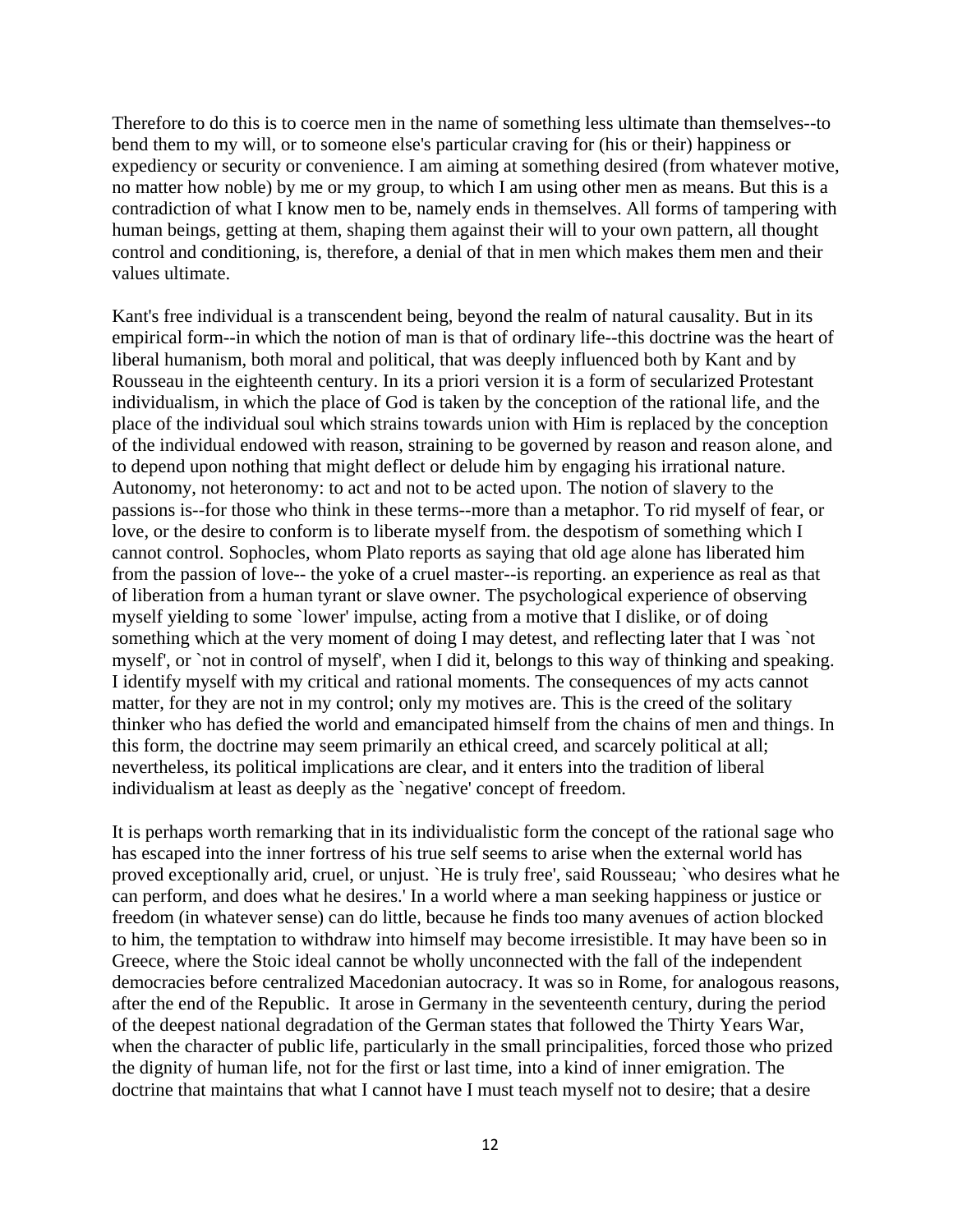eliminated, or successfully resisted, is as good as a desire satisfied, is a sublime, but, it seems to me, unmistakable, form of the doctrine of sour grapes: what I cannot be sure of, I cannot truly want.

This makes it c[ear why the definition of negative liberty as the ability to do what one wishes- which is, in effect, the definition adopted by Mill--will not do. If I find that I am able to do little or nothing of what I wish, I need only contract or extinguish my wishes, and I am made free. If the tyrant (or `hidden persuader') manages to condition his subjects (or customers) into losing their original wishes and embrace (`internalize') the form of life he has invented for them, he will, on this definition, have succeeded in liberating them. He will, no doubt, have made them feel free as Epictetus feels freer than his master (and the proverbial good man is said to feel happy on the rack). But what he has created is the very antithesis of political freedom.

Ascetic self-denial may be a source of integrity or serenity and. spiritual strength, but it is difficult to see how it can be called an enlargement of liberty. If I save myself from an adversary by retreating indoors and locking every entrance and exit, I may remain freer than if I had been captured by him, but am I freer than if I had defeated or captured him? If I go too far, contract myself into too small a space, I shall suffocate. and die. The logical culmination of the process of destroying everything through which I can possibly be wounded is suicide. While I exist in the natural world, I can never be wholly secure. Total liberation in this sense (as Schopenhauer correctly perceived) is conferred only by death.

I find myself in a world in which I meet with obstacles to my will. Those who are wedded to the `negative' concept of freedom may perhaps be forgiven if they think that self-abnegation is not the only method of overcoming obstacles; that it is also possible to do so by removing them: in the case of non-human objects, by physical action; in the case of human resistance, by force or persuasion, as when I induce somebody to make room for me in his carriage, or conquer a country which threatens the interests of my own. Such acts may be unjust, they may involve violence, cruelty, the enslavement of others, but it can scarcely be denied. that thereby the agent is able in the most literal sense to increase his own freedom. It is an irony of history that this truth is repudiated by some of those who, practise it most forcibly, men who, even while they conquer power and freedom of action, reject the `negative' concept of it in favour of its `positive' counterpart. Their view rules over' half our world; let us see upon what metaphysical foundation it rests.

# **IV**

### *Self-Realization*

The only true method of attaining freedom, we are told, is by the use of critical reason, understanding of what is necessary and what is contingent. If I am a schoolboy, all but the simplest truths of mathematics obtrude themselves as obstacles to the free functioning of my mind, as theorems whose necessity I do not understand; they are pronounced to be true by some external authority, and present. themselves to me as foreign bodies which I am expected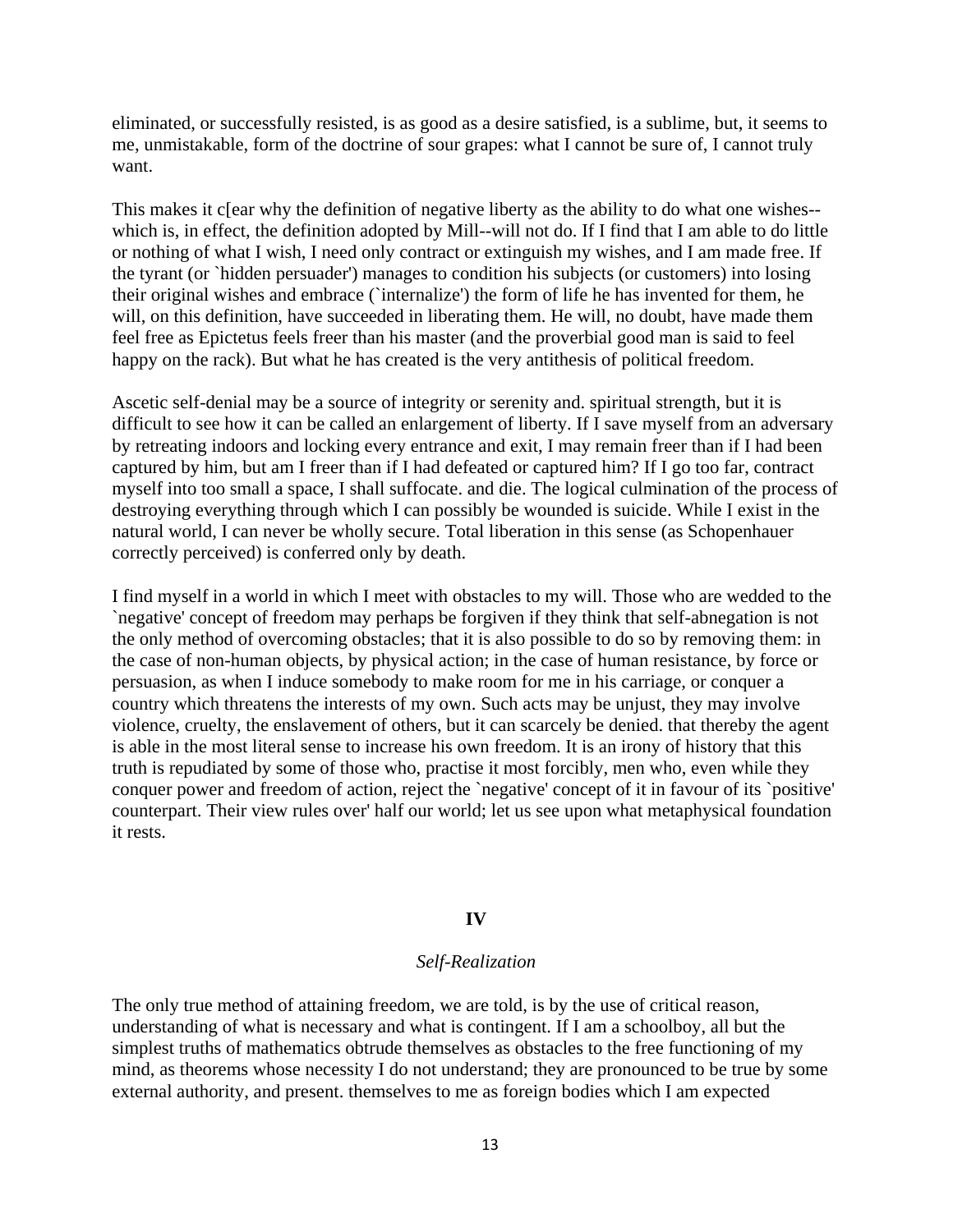mechanically to absorb into my system. But when I understand the functions of the symbols, the axioms, the formation and transformation rules--the logic whereby the conclusions are obtained- and grasp that these things cannot be otherwise, because they appear to follow from `the laws that govern the processes of my own reason, then mathematical truths no longer obtrude. themselves as external entities forced upon me which l must receive whether I want it or not, but as something which I now freely will in the course of the natural functioning of my own rational activity. For the mathematician, the proof of these theorems is part of the free exercise of his natural reasoning capacity. For the musician, after he has assimilated the pattern of the composer's score, and has made the composer's ends his own, the playing of the music is not obedience to external laws; a compulsion and a barrier to liberty; but a free unimpeded exercise. The player is not bound to the score as an ox to the plough, or a factory worker to the machine. He has absorbed the score into his own system, has by understanding it, identified it with himself, has changed it from an impediment to free activity into an element in that activity itself. What applies to music or mathematics must, we are told, in principle apply to all other obstacles which present themselves as so many lumps of external stuff blocking free self development. That is the programme of enlightened rationalism from Spinoza to the latest (at times unconscious) disciples of Hegel *Sapere aude*. What you know, that of which you understand the necessity--the rational necessity--you cannot, while remaining rational, want to be otherwise. For to want something to be other than what it must be is, given the premisses--the necessities that govern the world --to be*pro tanto* either ignorant or irrational. Passions, prejudices, fears, neuroses, spring from ignorance, and take the form of myths and illusions. To be ruled by myths, whether they spring from; the vivid imaginations of unscrupulous charlatans who deceive us in order to exploit us, or from psychological or sociological causes, is a form of heteronomy, of being dominated by outside factors in a direction not necessarily willed by the agent. The scientific determinists of the eighteenth century supposed that the study of the sciences of nature, and the creation of sciences of society on the same model, would make the operation of such causes transparently clear, and thus enable individuals to recognize their own part in the working of a rational world, frustrating only when misunderstood. Knowledge liberates, as Epicurus taught long ago, by automatically eliminating irrational fears and desires.

Herder, Hegel, and Marx substituted their own vitalistic models of social life for the older, mechanical ones, but believed, no less than their opponents, that to understand the world is to be freed. They merely differed from them in stressing the part played by change and growth in what made human beings human. Social life could not be understood by an analogy drawn from mathematics or physics. One must also understand history, that is, the peculiar laws of continuous growth, whether by `dialectical' conflict or otherwise, that govern individuals and groups, in their interplay with each other and with nature. Not to grasp this is, according to these thinkers, to fall into a particular kind of error, namely the belief that human nature is static, that its essential properties are the same everywhere and at all times, that it is governed by unvarying natural laws, whether they are conceived in theological or materialistic terms, which entails the fallacious corollary that a wise lawgiver can, in principle, create a perfectly harmonious society at any time by appropriate education and legislation, because rational men, in all ages and countries, must always demand the same unaltering satisfactions of the same unaltering basic needs. Hegel believed that his contemporaries (and indeed all his predecessors) misunderstood the nature of institutions because they did not understand the laws-- the rationally intelligible laws, since they spring from the operation of reason--that create and alter institutions and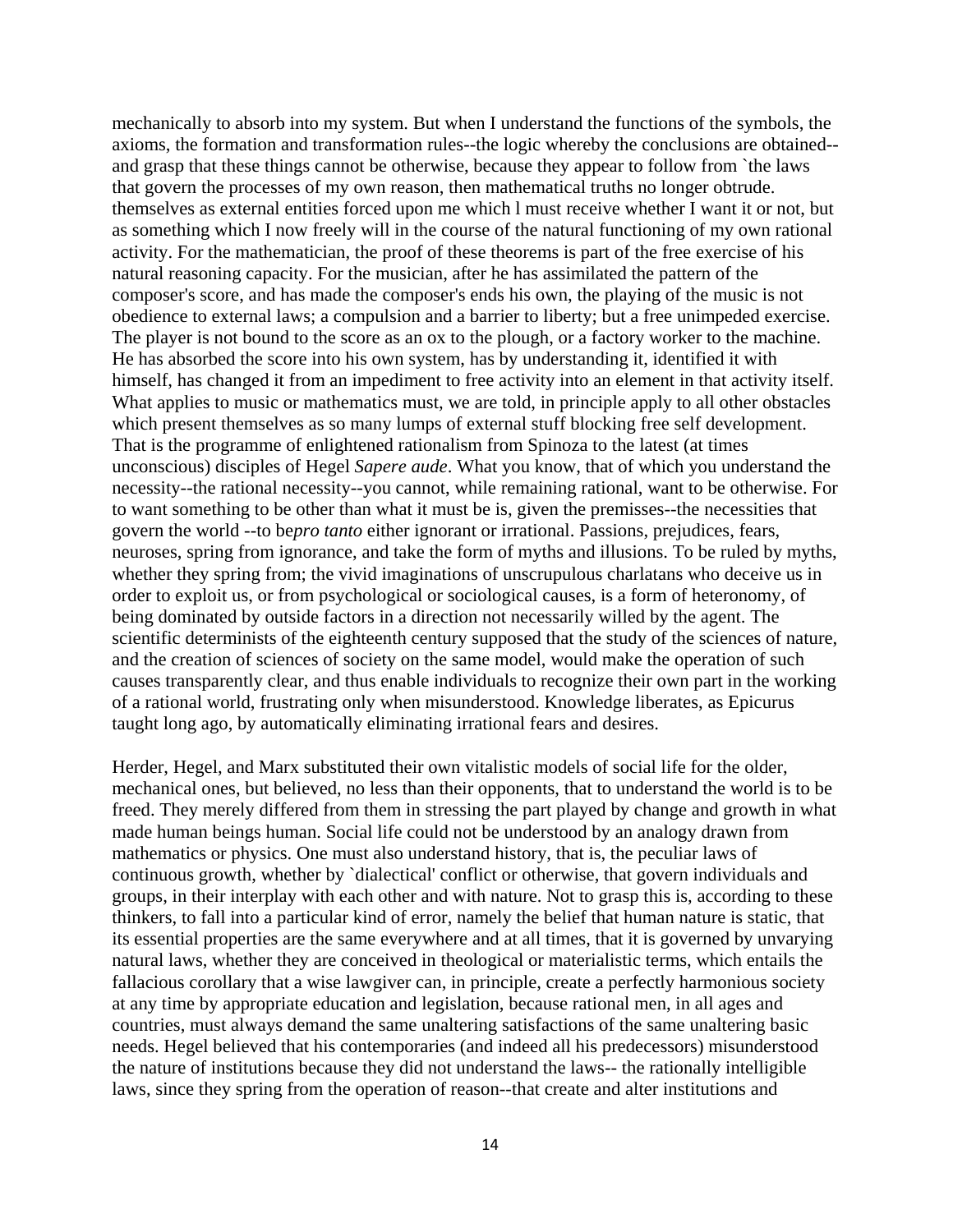transform human character and human action. Marx and his disciples maintained that the path of human beings was obstructed not only by natural forces, or the imperfections of their own character, but, even more, by the workings of their own social institutions, which they had originally created (not always consciously) for certain purposes, but whose functioning they systematically came to misconceive, and which thereupon became obstacles in their creators' progress. He offered social and economic hypotheses to account for the inevitability of such misunderstanding, in particular of the illusion that such man made arrangements were independent forces, as inescapable. as the laws of nature. As instances of such pseudo-objective forces, he pointed to the laws of supply and demand, or of the institution of property, or of the eternal division of society into rich and poor, or owners and workers, as so many unaltering human categories. Not until we had reached a stage at which the spells of these illusions could be broken, that is, until enough men reached a social stage that alone enabled them to understand that these laws and institutions were themselves the work of human minds and hands, historically needed in their day; and later mistaken for inexorable, objective powers, could the old world be destroyed, and more adequate and liberating social machinery substituted. We are enslaved by despots--institutions or beliefs or neuroses --which can be removed only by being analysed and understood. We are imprisoned by evil spirits which we have ourselves-- albeit not consciously- created, and can exorcize them only by becoming conscious and acting appropriately: indeed, for Marx understanding is appropriate action. I am free if, and only if, I plan my life in accordance with my own will; plans entail rules; a rule does not oppress me or enslave me if I impose it on myself consciously, or accept it freely, having understood it, whether it was invented by me or by others, provided that it is rational, that is to say, conforms to the necessities of things. To understand why things must be as they must be is to will them to be so. Knowledge liberates not by offering us more open possibilities amongst which we can make our choice, but by preserving us from the frustration of attempting the impossible. To want necessary laws to be other than they are is to be prey to an irrational. desire--a desire that what must be X should also be not X. To go further, and believe these laws to be other than what they necessarily are, is to be insane. That is the metaphysical heart of rationalism. The notion of liberty contained in it is not the `negative' conception of a field (ideally) without obstacles, a vacuum in which nothing obstructs me, but the notion of self-direction or self-control. I can do what I will with my own. I am a rational being; whatever I can demonstrate to myself as being necessary, as incapable of being otherwise in a rational society--that is, in a society directed by rational minds; towards goals such as a rational being would have--I cannot, being rational, wish to sweep out of my way. I assimilate it into my substance as I do the laws of logic, of mathematics, of physics, the rules of art, the principles that govern everything of which I understand, and therefore will, the rational purpose, by which I can never be thwarted, since I cannot want it to be other than it is.

This is the positive doctrine of liberation by reason. Socialized forms of it, widely disparate and opposed to each other as they are, are at the heart of many of the nationalist, communist, authoritarian, and totalitarian creeds of our day. It may, in the course of its evolution, have wandered far from its rationalist moorings. Nevertheless, it is this freedom that, in democracies and in dictatorships, is argued about, and fought for, in many parts of the earth today. Without attempting to trace the historical evolution of this idea, I should like to comment on some of its vicissitudes.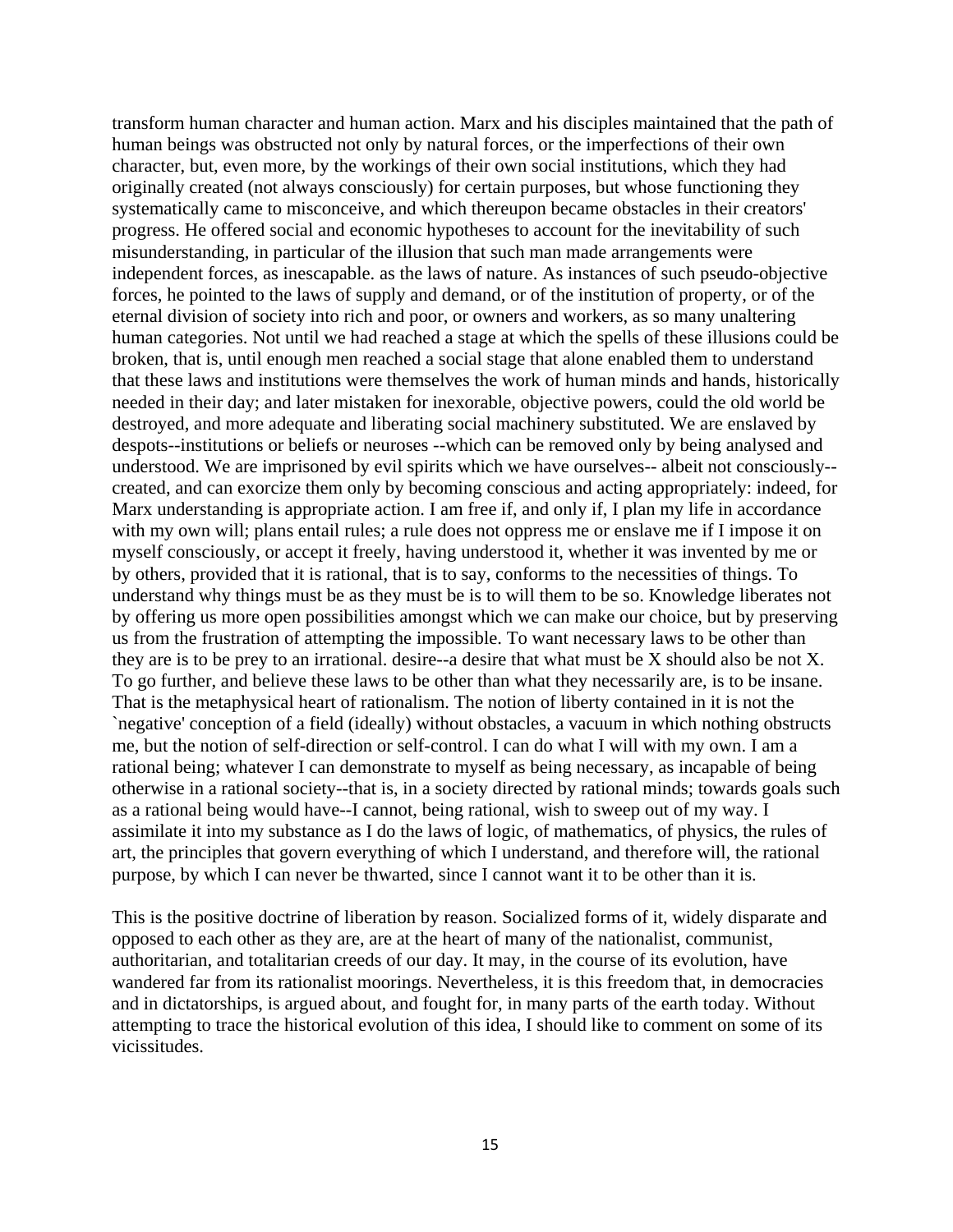#### *The Temple of Sarastro*

Those who believed in freedom as rational self-direction were bound, sooner or later, to consider how this was to be applied not merely to a mans inner life, but to his relations with other members of his society. Even the most individualistic among them--and Rousseau, Kant, and Fichte certainly began as individualists--came at some point to ask themselves whether a rational life not only for the individual, but also for society, was possible, and if so, how' it was to be achieved. I wish to be free to live as my rational will (my real self) commands, but so must others be. How am I to avoid collisions with their wills? Where is the frontier that lies between my (rationally determined) rights and the identical rights of others? For if I am rational, I cannot deny that what is right for me must, for the same reasons, be right for others who are rational like me. A rational (or free) state would be a state governed by such laws s all rational men would freely accept; that is to say, such laws as they would themselves have enacted had they been asked what, as rational beings, they demanded; hence the frontiers would be such as all rational men would consider to be the right frontiers for rational beings. But who, in fact, was to determine what these frontiers were? Thinkers of this type argued that if moral and political problems were genuine--as surely they were--they must in principle be soluble; that is to say, there must exist one and only one true solution to any problem. All truths could in principle be discovered by any rational thinker, and demonstrated so clearly that all other rational men could not but accept them; indeed, this was already to a large extent the case in the new natural sciences. On this assumption, the problem of political liberty was soluble by establishing a just order that would give to each man all the freedom to which a rational being was entitled. My claim to unfettered freedom can prima facie at times not be reconciled with your equally unqualified claim; but the rational solution of one problem cannot collide with the equally true solution of another, for two truths cannot logically be incompatible; therefore a just order must in principle be discoverable--an order of which the rules make possible correct solutions to all possible problems that could arise in it. This ideal, harmonious state of affairs was some times imagined as a Garden of Eden before the Fall of Man, from which we were expelled, but for which we were still filled with longing; or as a golden age still before us, in which men, having become rational, will no longer be `other directed', nor `alienate' or frustrate one another. In existing societies justice and equality are ideals which still call for some measure of coercion, because the premature lifting of social controls might lead to the oppression of the weaker and the stupider by the stronger or abler or more energetic and unscrupulous. But it is only irrationality on the part of men (according to this doctrine) that leads them to wish to oppress or exploit or humiliate one another. Rational men will respect the principle of reason in each other, and lack all desire to fight or dominate one another. The desire to dominate is itself a symptom of irrationality, and can be explained and cured by rational methods. Spinoza offers one kind of explanation and remedy, Hegel another, Marx a third. Some of these theories may. perhaps, to some degree, supplement each other, others are not combinable. But they all assume that in a society of perfectly rational beings the lust for domination over men will be' absent or ineffective. `The existence of , or craving for, oppression will be the first symptom that the true solution to the problems of social life has not been reached.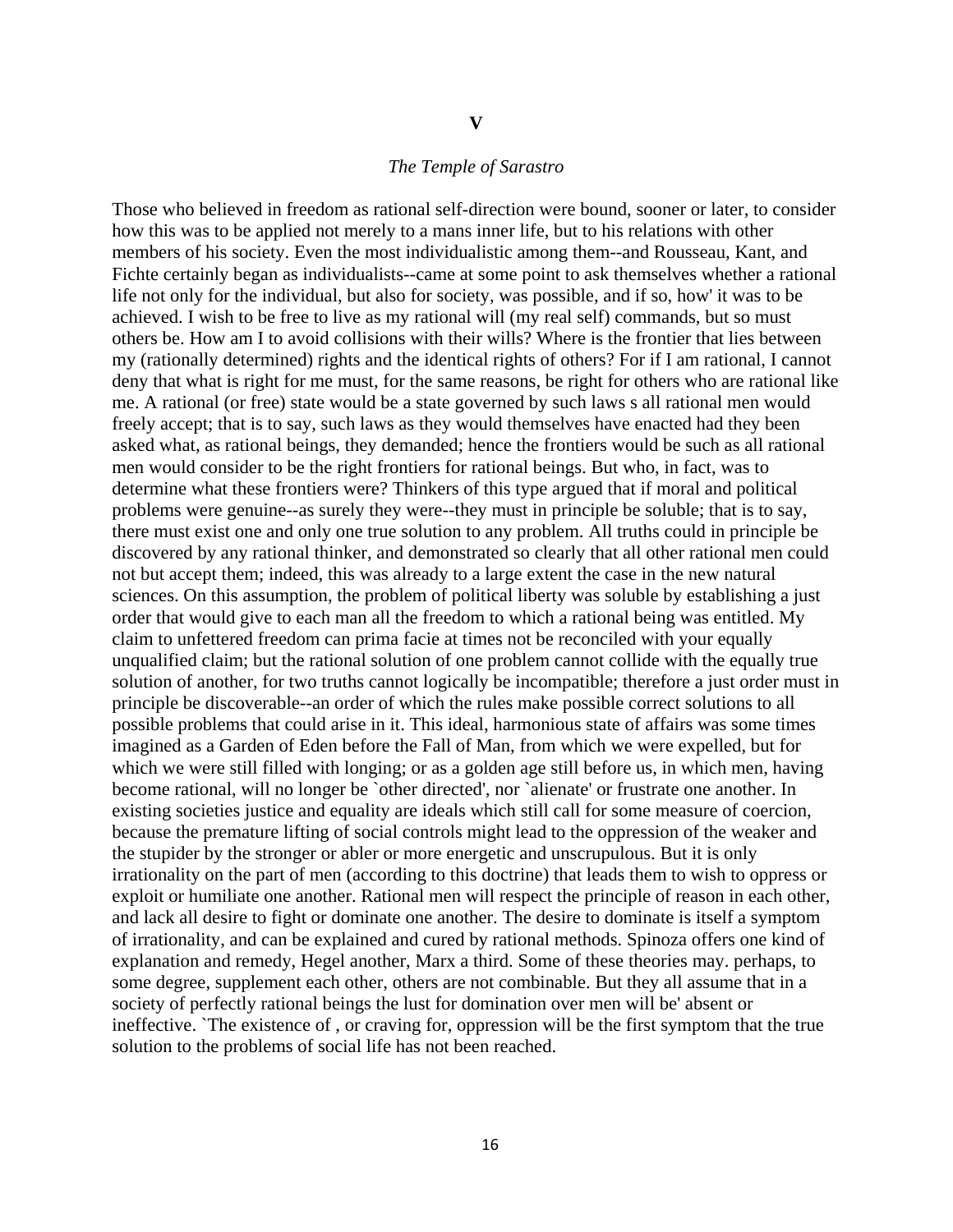This can be put in another way. Freedom is self-mastery, the elimination of obstacles to my will, whatever these obstacles may be--the resistance of nature, of my ungoverned passions, of irrational institutions, of the opposing wills or behaviour of others. Nature I can, at least in principle, always mould by technical means, and shape to my will. But how am I to treat recalcitrant human beings? I must, if I can, impose my will on them too, `mould' them to my pattern, cast parts for them in my play. But will this not mean that I alone am free, while they are slaves ? They will be so if my plan has nothing to do with their wishes or values, only with my own. But if my plan is fully rational, it will allow for the full development of their `true' natures, the realization of their capacities for rational decisions `for making the best of themselves'--as a part of the realization of my own `true' self. All true solutions to all genuine problems must be compatible: more than this, they must fit into a single whole: for this is what is meant by calling them all rational and the universe harmonious. Each man has his specific character, abilities, aspirations, ends. If I grasp both what these ends and natures are, and how they all relate to one another, I can, at least in principle, if I have the knowledge and the strength, satisfy them all, so long as the nature and the purposes in question are rational. Rationality is knowing things and people for what they are: I must not use stones to make violins, nor try to make born violin players play flutes. If the universe is governed by reason, then there will be no need for coercion; a correctly planned life for all will coincide with full freedom--they freedom of rational selfdirection--for all. This will be so if, and only if, the plan is the true plan--the one unique pattern which alone fulfils the claims of reason. Its laws will be the rules which reason prescribes: they will only seem irksome to those whose reason is dormant, who do not understand the true `needs' of their own `real' `selves; So long as each player recognizes and plays the part set him by reason--the faculty `that' understands his true nature and discerns his true ends--there can be no conflict. Each. man will be a liberated, self-directed actor in the cosmic drama. Thus Spinoza tells us that `children, although they are coerced, are not slaves', because `they obey orders given in their own interests', and that `The subject of a true commonwealth is no slave, because the common interests must include his own. Similarly, Locke says `Where there is no law there is no freedom', because rational laws are directions to a man's `proper interests' or `general good'; and adds that since such laws are what `hedges us from bogs and precipices' they `ill deserve the name of confinement', and speaks of desires to escape from such laws as being irrational, forms of `licence', as `brutish', and so on. Montesquieu, forgetting his liberal moments, speaks of political liberty as being not permission to do what we want, or even what the law allows, but only `the power of doing what we ought to will', which Kant virtually repeats. Burke proclaims the individual's `right' to be restrained in his own interest, because `the presumed consent of every rational creature is in unison with the predisposed order of things'. The common assumption of these thinkers (and of many a schoolman before them and Jacobin and Communist after them) is that the rational ends of our `true' natures must coincide, or be made to coincide, how ever violently our pooty ignorant, desire ridden, passionate, empirical selves may cry out against this process. Freedom is not freedom to do what is irrational, or stupid, or wrong. To force empirical selves into the tight pattern is no tyranny, but liberation. Rousseau tells me that if I freely surrender all the parts of my life to society, I create an entity which, because it has been built by an equality of sacrifice of all its members, cannot wish to hurt any one of them; in such a society, we are informed, it can be nobody's interest to damage anyone else. `In giving myself to all, I give myself to none', and get back as much as I lose, with enough new force to . preserve my new gains. Kant tells us that when `the individual has entirely abandoned his wild, lawless freedom, to find it again, unimpaired, in a state of dependence according to law', that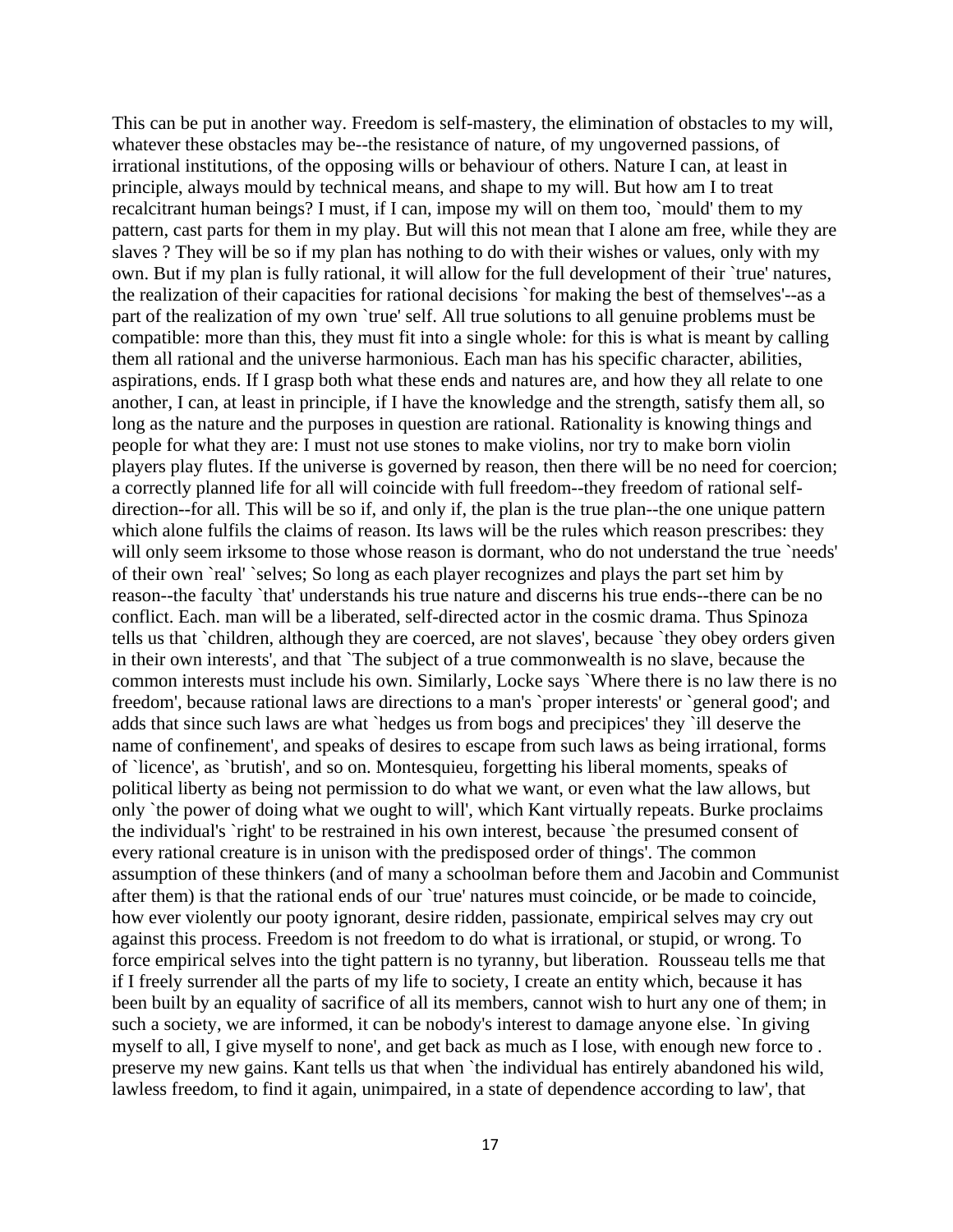alone is true freedom, `for this dependence is the work of my own will acting as a lawgiver'. Liberty, so far from being incompatible with authority, becomes virtually identical with it. This is the thought and language of all the declarations of the rights of man in the eighteenth century, and of all those who look upon society as a design constructed according to the rational laws of the wise lawgiver, or of nature, or of history, or of the Supreme Being. Bentham, almost alone, doggedly went on repeating that the business of laws was not to liberate but to restrain: `Every law is an infraction of liberty'--even if such `infraction' leads to an increase of the sum of liberty.

If the underlying assumptions had been correct--if the method of solving social problems resembled the way in which solutions to the problems of the natural sciences are found, and if reason were what rationalists said that it was, all this would perhaps follow. In the ideal case, liberty coincides with law: autonomy with authority. A law which forbids me to do what I could not, as a sane being, conceivably wish to do is not a restraint of my freedom. in the ideal society, composed of wholly responsible beings, rules, because I should scarcely be conscious of them, would gradually wither away. Only one social movement was bold enough to render this assumption quite explicit and accept its consequences--that of the Anarchists. But all forms of liberalism founded on a rationalist metaphysics are less or more watered down versions of this creed.

In due course, the thinkers who bent their energies to the solution of the problem on these lines came to be faced with the question of how in practice men were to be made rational in this way. Clearly they must be educated. For the uneducated are irrational, heteronomous, and need to be coerced, if only to make life tolerable for the rational if they are to live in the same society and not be compelled to withdraw to a desert or some Olympian height. But the uneducated cannot be expected to understand or co-operate with the purposes of their educators. Education, says Fichte, must inevitably work in such a way that `you will later recognize the reasons for what I am doing now'. Children cannot be expected to understand why they are compelled to go to school; nor the ignorant--that is, for the moment, the majority of mankind--why they are made to obey the laws that will presently make them rational. `Compulsion is also a kind of education.' You learn the great virtue of obedience to superior persons. if you cannot understand your own interests as a rational being; I cannot be expected to consult you, or abide by your wishes; in the course of making you rational. I must, in the end, force you to be protected against smallpox, even though you may not wish it. Even Mill is prepared to say that I may forcibly prevent a man from crossing a bridge if there is not time to warn him that it is about to collapse, for I know, or am justified in assuming, that he cannot wish to fall into the water. Fichte knows what the uneducated German of his time wishes to be or do better than he can possibly know them for himself. The sage knows you better than you know yourself, for you are the victim of your passions, a slave living a heteronomous life, purblind, unable to understand your true goals. You want to be a human being. It is the aim of the state to satisfy your wish. `Compulsion is justified by education for future insight.' The reason within me, if it is to triumph, must eliminate and suppress my `lower' instincts, my passions and desires, which render me a slave; similarly (the fatal transition from individual to social concepts is almost imperceptible) the higher elements in society--the better educated, the more rational, those who `possess the highest insight of their time and people'--may exercise compulsion to rationalize the irrational section of society. For--so Hegel, Bradley, Bosanquet have often assured us--by obeying the rational man we obey ourselves: not indeed as we are, sunk in our ignorance and our passions, weak creatures afflicted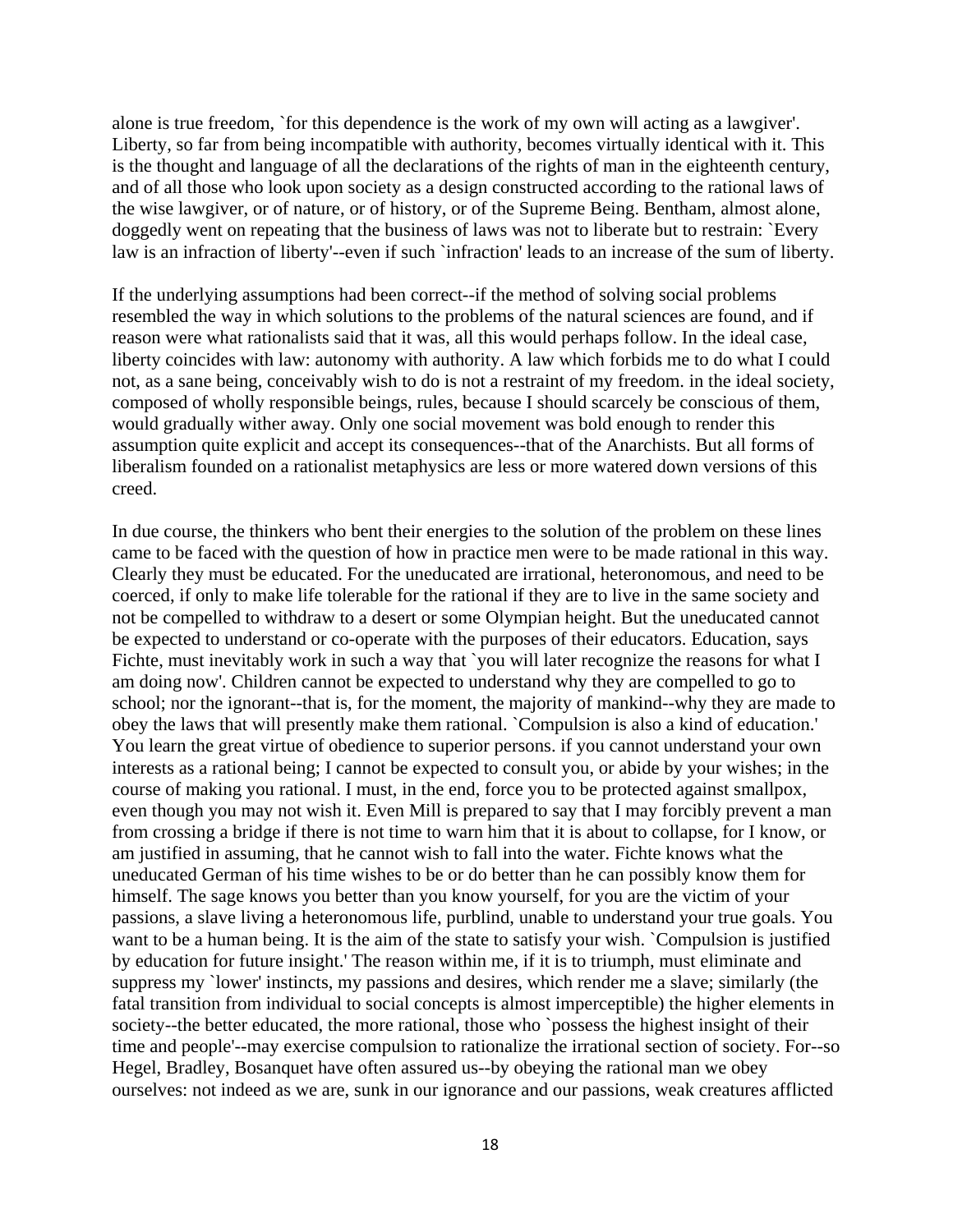by diseases that need a healer, wards who require a guardian, but as we could be if we were rational; as we could be even now, if only we would listen to the rational element which is, *ex hypothesi*, within every human being who deserves the name.

The philosophers of `Objective Reason', from the tough, rigidly centralized, `organic' state of Fichte, to the mild and humane liberalism of T. H. Green, certainly supposed themselves to be fulfilling, and not resisting, the rational demands which, however inchoate, were to be found in the breast of every sentient being. But I may reject such democratic optimism, and turning away from the teleological determinism of the Hegelians towards some more voluntarist philosophy, conceive the idea of imposing on my society--for its own betterment--a plan of my own, which in my rational wisdom I have elaborated; and which, unless I act on my own, perhaps against the permanent wishes of the vast majority of my fellow citizens, may never come to fruition at all. Or, abandoning the concept of reason altogether, I may conceive myself as an inspired artist, who moulds men into patterns in the light of his unique vision, as painters combine colours or composers sounds; humanity is the raw material upon which I impose my creative will; even though men suffer and die in the process, they are lifted by it to a height to which they could never have risen without my coercive--but creative-- violation of their lives. This is the argument used by every dictator, inquisitor, and bully who seeks some moral; or even aesthetic, justification for his conduct. I must do for men (or with them) what they cannot do for themselves, and I cannot ask their permission or consent, because they are in no condition to know what is best for them; indeed, what they will permit and accept may mean a life of contemptible mediocrity, or perhaps even their ruin and suicide Let me quote from the true progenitor of the heroic doctrine, Fichte, once again: `No one has ...rights against reason.' `Man is afraid of subordinating his subjectivity to the laws of reason. He prefers tradition or arbitrariness.' Nevertheless, subordinated he must be. Fichte puts forward the claims of what he called reason; Napoleon, or Carlyle, or romantic authoritarians may worship other values, and see in their establishment by force the only path to `true' freedom.

The same attitude was pointedly expressed by Auguste Comte, who asked `If we do not allow free thinking in chemistry or biology, why should we allow it in morals or politics?' Why indeed? If it makes sense to speak of political truths--assertions of social ends which all men, because they are men, must, once they are discovered, agree to be such; and if, as Comte believed, scientific method will in due course reveal them; then what case is there for freedom of opinion or action--at least as an end in itself and not merely as a stimulating intellectual climate, either for individuals or for groups? Why should any conduct be tolerated that is not authorized by appropriate experts? Comte put bluntly what had been implicit in the rationalist theory of politics from its ancient Greek beginnings. There can, in principle, be only one correct way of life; the wise lead it spontaneously, that is why they are called wise. The unwise must be dragged towards it by all the social means in the power of the wise; for why should demonstrable error be suffered to survive and breed ? The immature and untutored must be made to say to themselves: `Only the truth liberates, and the only way in which I can learn the truth is by doing blindly today, what you, who know it, order me, or coerce me, to do, in the certain knowledge that only thus will I arrive at your clear vision, and be free like you.'

We have wandered indeed from our liberal beginnings. This argument, employed by Fichte in his latest phase, and after him by other defenders of authority, from Victorian schoolmasters and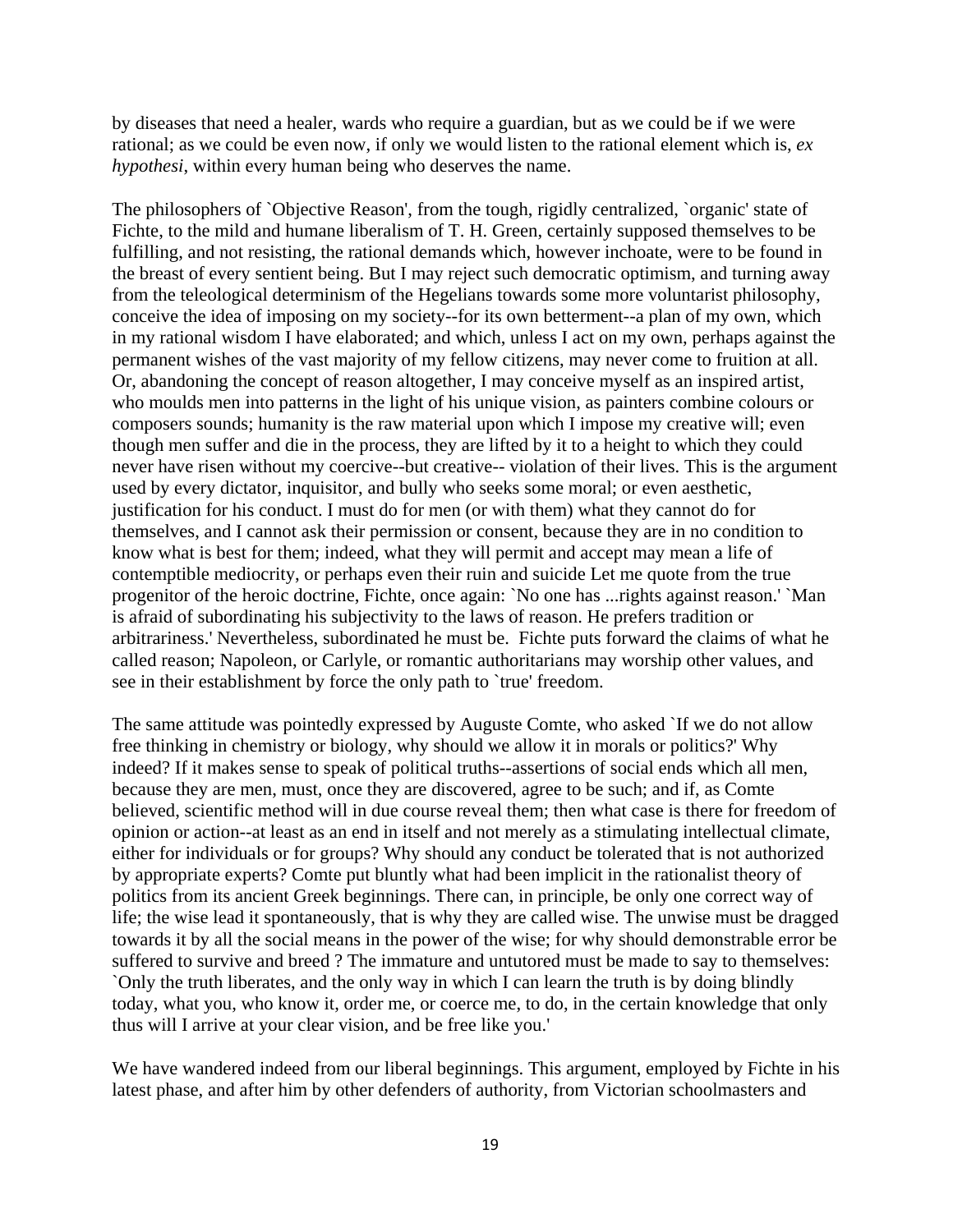colonial administrators to the latest nationalist or communist dictator, is precisely what the Stoic and Kantian morality protests against most bitterly in the name of the reason of the free individual following his own inner light. In this way the rationalist argument, with its assumption of the single true solution, has led by steps which, if not logically valid, are historically and psychologically intelligible, from an ethical doctrine of individual responsibility and individual self-perfection to an authoritarian state obedient to the directives of an élite of Platonic guardians.

What can have led to so strange a reversal--the transformation of Kant's severe individualism into something close to a pure totalitarian doctrine on the part of thinkers, some of whom claimed to be his disciples? This question is not of merely historical interest, for not a few contemporary liberals have gone through the same peculiar evolution. It is true that Kant insisted, following Rousseau, that a capacity for rational self-direction belonged to all men; that there could be no experts in moral matters, since morality was a matter not of specialized knowledge (as the utilitarians and *philosophes* had maintained), but of the correct use of a universal human faculty; and consequently that what made men free was not acting in certain self-improving ways, which they could be coerced to do, but knowing why they ought to do so, which nobody could do for, or on behalf of, anyone else. But even Kant, when he came to deal with political issues, conceded that no law, provided that it was such that I should, if I were asked, approve it as a rational being, could possibly deprive me of any portion of my rational freedom. With this the door was opened wide to the rule of experts. I cannot consult all men about all enactments all the time. The government cannot be a continuous plebiscite. Moreover, some men are not as well attuned to the voice of their own reason as others: some seem singularly deaf. If I am a legislator or a ruler, I must assume that if the law I impose is rational (and I can only consult my own reason) it will automatically be approved by all the members of my society so far as they are rational beings. For if they disapprove, they must, *pro tanto*, be irrational; then they will need to be repressed by reason: whether their own or mine cannot matter, for the pronouncements of reason must be the same in all minds. I issue my orders, and if you resist, take it upon myself to repress the irrational element in you which opposes reason. My task would be easier if you repressed it in yourself; I try to educate you to do so. But I am responsible for public welfare, I cannot wait until all men are wholly rational. Kant may protest that the essence of the subject's freedom is that he, and he alone, has given himself the order to obey. But this is a counsel of perfection. If you fail to discipline yourself, I must do so for you; and you cannot complain of lack of freedom, for the fact that Kant's rational judge has sent you to prison is evidence that you have not listened to your own inner reason, that, like a child, a savage, an idiot, you are not ripe for self-direction or permanently in capable of it.

If this leads to despotism, albeit by the best or the wisest-- to Sarastro's temple in the *Magic Flute*--but still despotism, which turns out to be identical with freedom, can it be that there is something amiss in the premisses of the argument? that the basic assumptions are themselves somewhere at fault? Let me state them once more: first, that all men have one true purpose, and one only, that of rational self-direction; second, that the ends of all rational beings must of necessity fit into a single universal) harmonious pattern, which some men may be able to discern more clearly than others; third, that all conflict, and consequently all tragedy, is due solely to the clash of reason with the irrational or the insufficiently rational--the immature and undeveloped elements in life--whether individual or communal, and that such clashes are, in principle,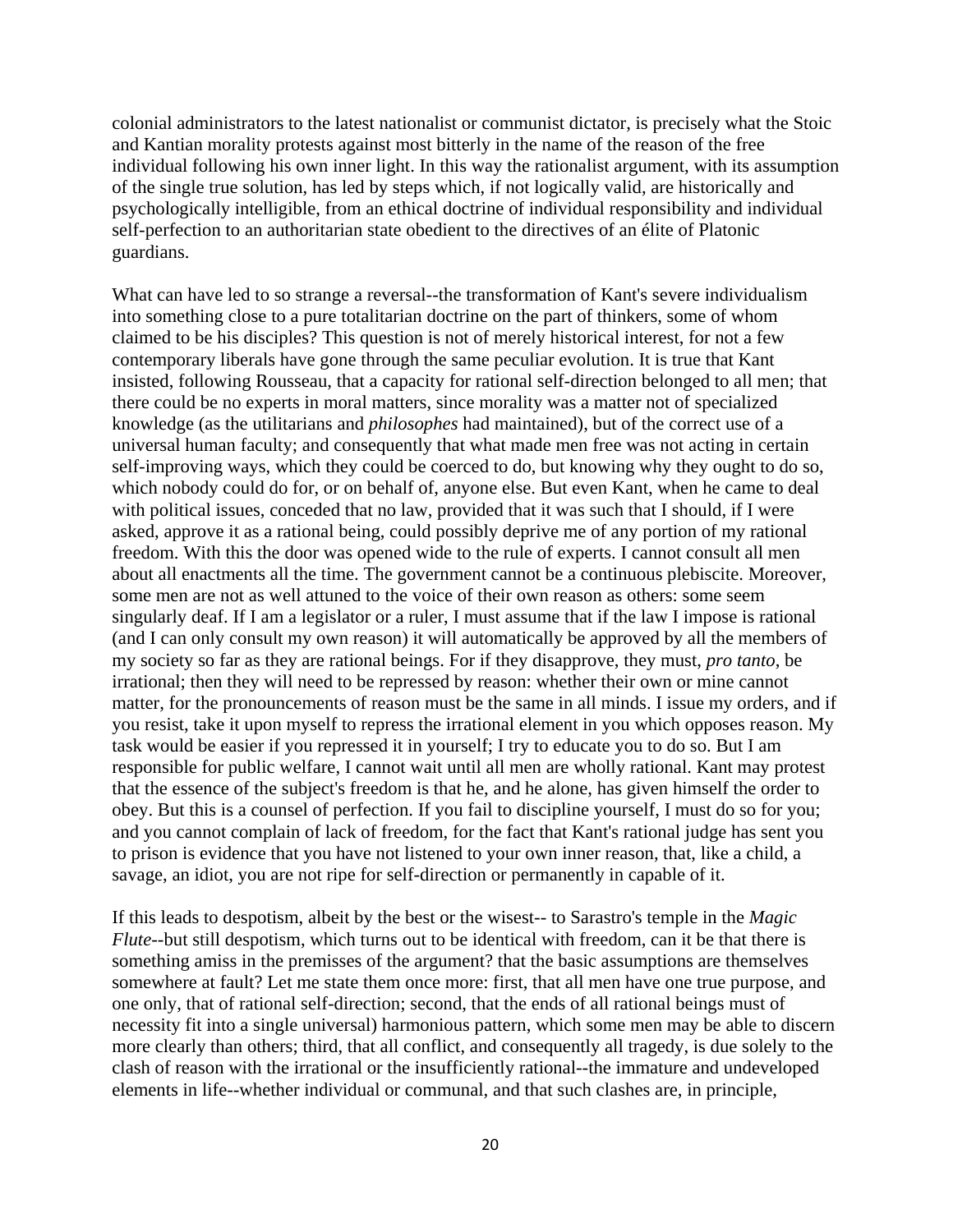avoidable, and for wholly rational beings impossible; finally, that when all men have been made rational, they will obey the rational laws of their own natures, which are one and the same in them all, and so be at once wholly law abiding and wholly free. Can it be that Socrates and the creators of the central Western tradition in ethics and politics who followed him have been mistaken, for more than two millennia, that virtue is not knowledge, nor freedom identical with either? That despite the fact that it rules the lives of more men than ever before in its long history, not one of the basic assumptions of this famous view is demonstrable, or, perhaps, even true?

# **VI**

#### *The Search for Status*

`There is yet another historically important approach to this topic, which, by confounding liberty with her sisters, equality and fraternity, leads to similarly illiberal conclusions. Ever since the issue was raised towards the end of the eighteenth century, the question of what is meant by `an individual' has been asked persistently, and with increasing effect. In so far as I live in society, everything that I do inevitably affects, and is affected by, what others do. Even Mill's strenuous effort to mark the distinction between the spheres of private and social life breaks down under examination. Virtually all Mill's critics have pointed out that everything that I do may have results which will harm other human beings. Moreover, I am a social being in a deeper sense than that of interaction with others. For am I not what I am, to some degree, in virtue of what others think and feel me to be? When I ask myself what I am, and answer: an Englishman, a Chinese, a merchant, a man of no importance, a millionaire, a convict--I find upon analysis that to possess these attributes entails being recognized as belonging to a particular group or class by other persons in my society, and that this recognition is part of the meaning of most of the terms that denote some of my most personal and permanent characteristics. I am not disembodied reason. Nor am I Robinson Crusoe, alone upon his island. It is not only that my material life depends upon interaction with other men, or that l am what l am as a result of social forces, but that some, perhaps all, of my ideas about myself; in particular my sense of my own moral and social identity, are intelligible only in terms of the social network in which I am (the metaphor must not be pressed too far) an element. The lack of freedom about which men or groups complain amounts, as often as not, to the lack of proper recognition. I may be seeking not for what Mill would wish me to seek, namely security from coercion, arbitrary arrest, tyranny, deprivation of certain opportunities of action, or for room within which I am legally accountable to no one for my movements. Equally, I may not be seeking for a rational plan of social life, or the self-perfection of a dispassionate sage. What I may seek to avoid is simply being ignored, or patronized or despised, or being taken too much for granted--in short, not being treated as an individual, having my uniqueness insufficiently recognized, being classed as a member of some featureless amalgam, a statistical unit without identifiable, specifically human features and purposes of my own. This is the degradation that I am fighting against--not equality of legal rights, nor liberty to do as I wish (although I may want these too), but for a condition in which I can feel that I am, because I am taken to be, a responsible agent, whose will is taken into consideration because I am entitled to it, even if I am attacked and persecuted for being what I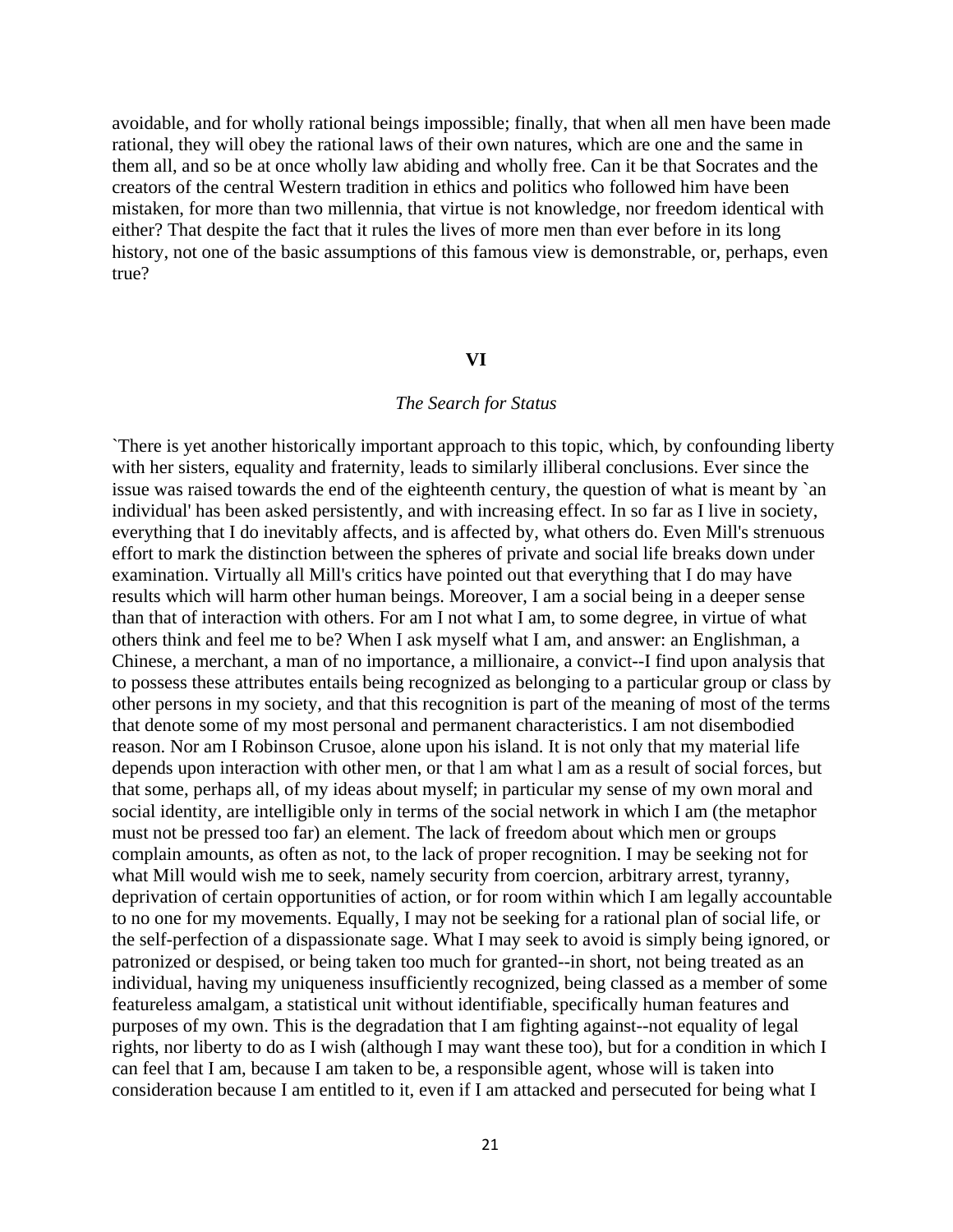am or choosing as I do. This is a hankering after status and recognition: `The poorest he that is in England hath a life to live as the greatest he.' I desire to be understood and recognized, even if this means to be unpopular and disliked. And the only persons who can so recognize me, and thereby give me the sense of being someone, are the members of the society to which, historically, morally, economically, and. perhaps ethnically, I feel that I belong. My individual self is not something which I can detach from my relationship with others, or from those attributes of myself which consist in their attitude towards me. Consequently, when I demand to be liberated from, let us say, the status of political or social dependence, what I demand is an alteration of the attitude towards me of those whose opinions and behaviour help to determine my own image of myself. And what is true of the individual is true of groups, social, political, economic, religious, that is, of men conscious of needs and purposes which they have as members of such groups. What oppressed classes or nationalities, as a rule, demand is neither simply unhampered liberty of action for their members, nor, above everything, equality of social or economic opportunity, still less assignment of a place in a frictionless, organic state devised by the rational lawgiver. What they want, as often as not, is simply recognition (of their class or nation, or colour or race) as an independent source of human activity, as an entity with a will of its own, intending to act in accordance with it (whether it is good or legitimate, or not), and not to be ruled, educated, guided, with however light a hand, as being not quite fully human, and therefore not quite fully free. This gives a far wider than a purely rationalist sense to Kant's `paternalism is the greatest despotism imaginable'. Paternalism is despotic, not because it is more oppressive than naked, brutal, unenlightened tyranny, nor merely because it ignores the transcendental reason embodied in me, but because it is an insult to my conception of myself as a human being, determined to make my own life in accordance with my own (not necessarily rational or benevolent) purposes, and, above all, entitled to be recognized as such by others. For if I am not so recognized, then I may fail to recognize, I may doubt, my own claim to be a fully independent human being. For what I am is, in large part, determined by what I feel and think; and what I feel and think is determined by the feeling and thought prevailing in the society to which I belong, of which, in Burke's sense, I form not an isolable atom, but an ingredient (to use a perilous but indispensable metaphor) in a social pattern. I may feel unfree in the sense of not being recognized as a self-governing individual human being; but I may feel it also as a member of an unrecognized or insufficiently respected group: then I wish for the emancipation of my entire class, or community, or nation, or race, . or profession. So much can I desire this, that I may, in my bitter longing for status, prefer to be bullied and misgoverned by some member of my own race or social class, by whom I am, nevertheless, recognized as a man and a rival--that is as an equal --to being well and tolerantly treated by someone from some higher and remoter group, who does not recognize me for what I wish to feel myself to be. This is the heart of the great cry for recognition on the part of both individuals and groups, and in our own day, of professions and classes, nations and races. Although I may not get `negative' liberty at the hands of the members of my own society, yet they are members of my own group; they understand me, as I understand them; and this understanding creates within me the sense of being somebody in the world. It is this desire for reciprocal recognition that leads the most authoritarian democracies to be, at times, consciously preferred by its members to the most enlightened oligarchies, or sometimes causes a member of some newly liberated Asian or African state to complainless today, when he is rudely treated by members of his own race or nation, than when he was governed by some cautious, just, gentle, well meaning administrator from outside. Unless this phenomenon is grasped, the ideals and behaviour of entire peoples who, in Mill's sense of the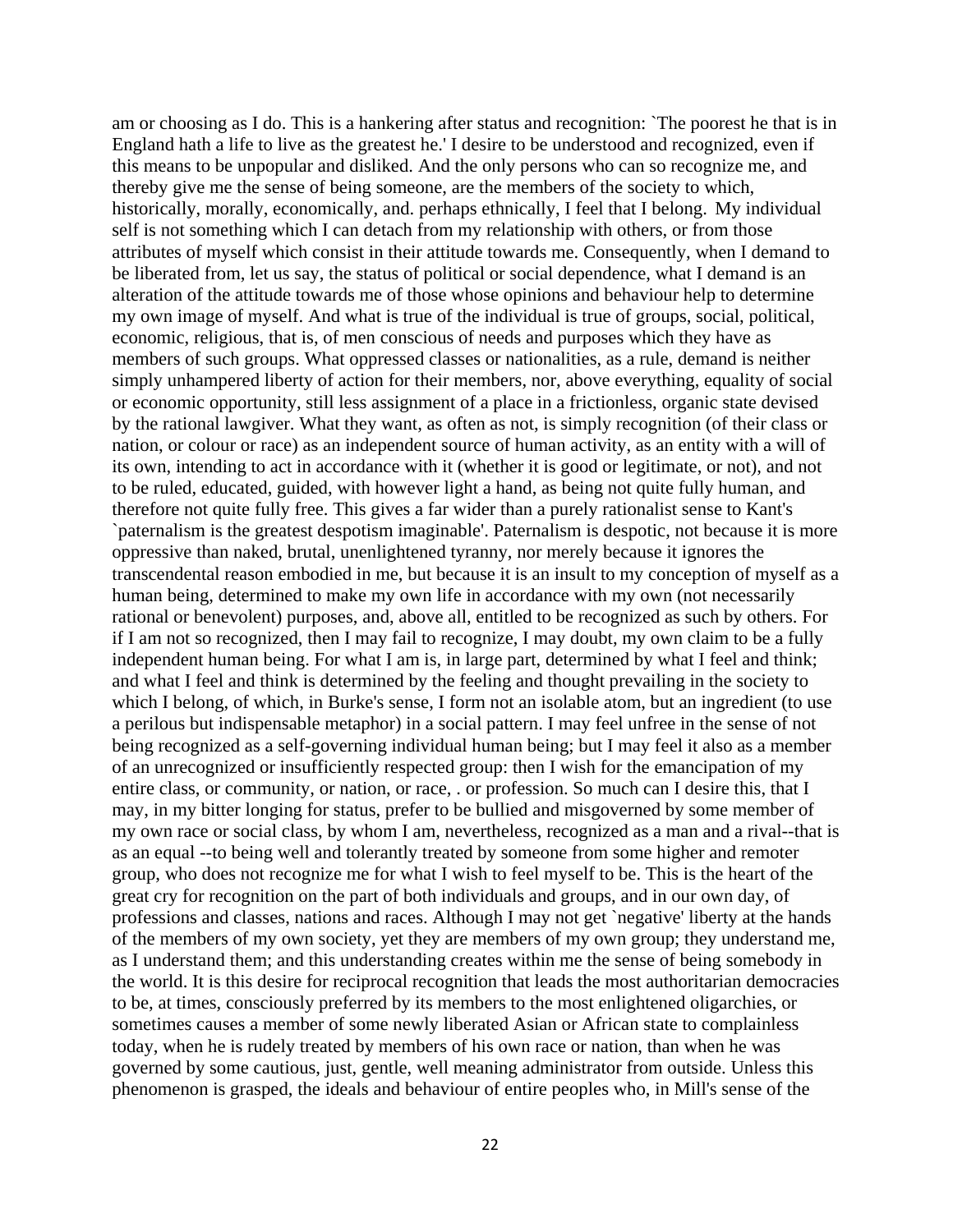word, suffer deprivation of elementary human rights, and who, with every appearance of sincerity, speak of enjoying more freedom than when they possessed a wider measure of these rights, becomes an unintelligible paradox.

Yet it is not with individual liberty, in either the `negative' or in the `positive' senses of the word, that this desire for status and recognition can easily be identified. It is something no less profoundly needed and passionately fought for by human beings-- it is something akin to, but not itself, freedom; although it entails negative freedom for the entire group, it is more closely related to solidarity, fraternity, mutual understanding, need for association on equal terms, all of which are sometimes--but misleadingly--called social freedom. Social and political terms are necessarily vague. The attempt to make the vocabulary of politics too precise may render it useless. But it is no service to the truth to loosen usage beyond necessity. The essence of the notion of liberty, both in the `positive' and the `negative' senses, is the holding off of something or someone--of others who trespass on my field or assert their authority over me, or of obsessions, fears, neuroses, irrational forces--intruders and despots of one kind or another. The desire for recognition is a desire for something different: for union, closer understanding, integration of interests, a life of common dependence and common sacrifice. It is only the confusion of desire for liberty with this profound and universal craving for status and understanding, further confounded by being identified with the notion of social self-direction, where the self to be liberated is no longer the individual but the `social whole', that makes it possible for men, while submitting to the authority of oligarchs or dictators, to claim that this in some sense liberates them.

Much has been written on the fallacy of regarding social groups as being literally persons or selves, whose control and discipline of their members is no more than self-discipline, voluntary self-control which leaves the individual agent free. But even on the `organic' view, would it be natural or desirable to call the demand for recognition and status a demand for liberty in some third sense? It is true that the group from which recognition is sought must itself have a sufficient measure of `negative' freedom--from control by any outside authority--otherwise recognition by it will not give the claimant the status he seeks. But is the struggle for higher status, the wish to escape from an inferior position, to be called a struggle for liberty? Is it mere pedantry to confine this word to the main senses discussed above, or are we, as I suspect, in danger of calling any improvement of his social situation favoured by a human being an increase of his liberty, and will this not render this term so vague and distended as to make it virtually useless? And yet we cannot simply dismiss this case as a mere confusion of the notion of freedom with that of status, or solidarity, or fraternity, or equality, or some combination of these. For the craving for status is, in certain respects, very close to the desire to be an independent agent.

We may refuse this goal the title of liberty; yet it would be a shallow view that assumed that analogies between individuals and groups, or organic metaphors, or several senses of the word liberty, are mere fallacies, due either to assertions of likeness between entities in respects in which they are unlike, or simple semantic confusion. What is wanted by those who are prepared to barter their own and others' liberty of individual action for the status of their group, and their own status within the group, is not simply a surrender of liberty for the sake of security, of some assured place in a harmonious hierarchy in which all men and all classes know their place, and are prepared to exchange the painful privilege of choosing--'the burden of freedom'--for the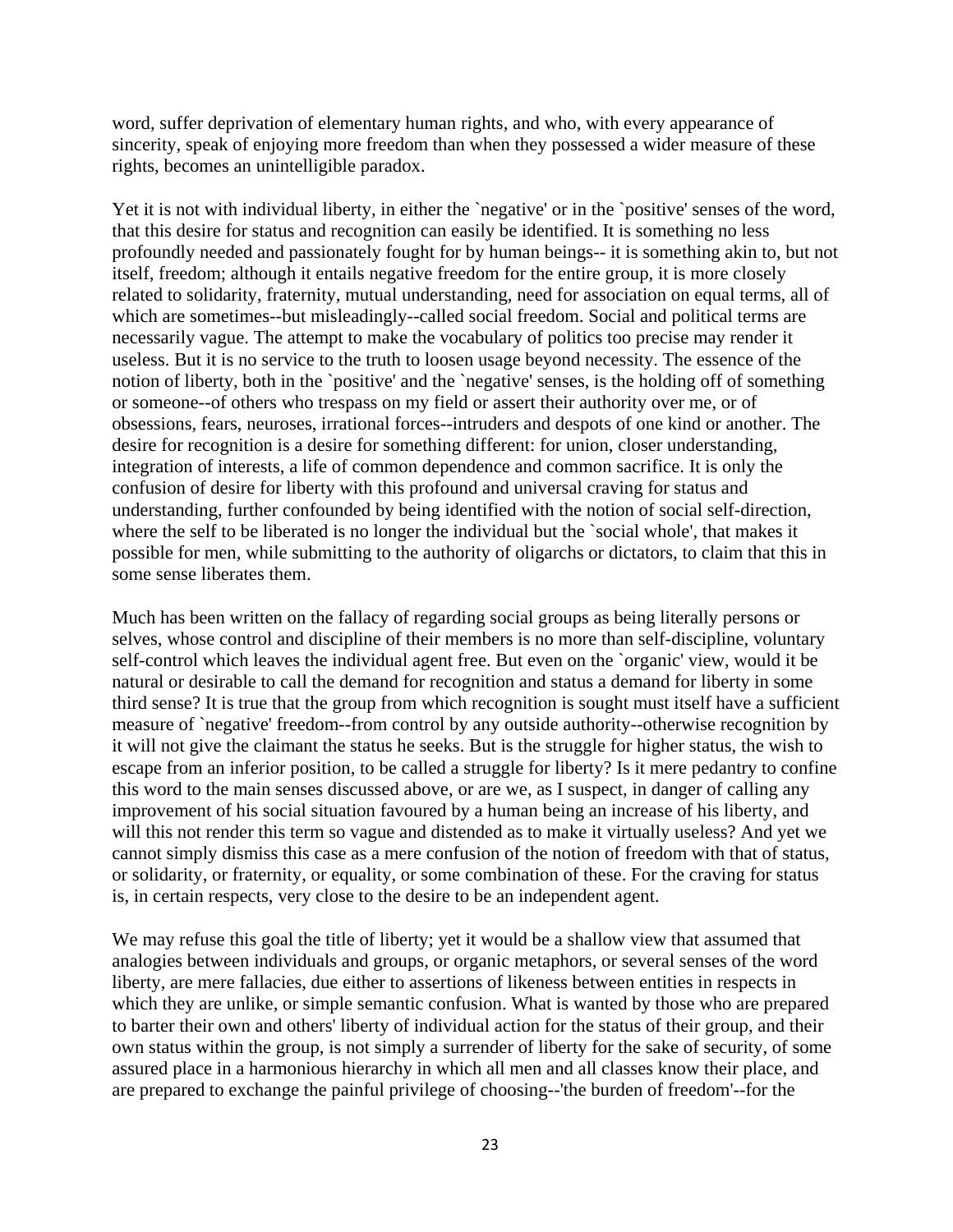peace and comfort and relative mindlessness of an authoritarian or totalitarian structure. No doubt, there are such men and such desires, and no doubt such surrenders of individual liberty can occur, and, indeed, have often occurred. But it is a profound misunderstanding of the temper of our times to assume that this is what makes nationalism or Marxism attractive to nations which have been ruled by alien masters, or to classes whose lives were directed by other classes in a semi-feudal, or some other hierarchically organized, régime. What they seek is more akin to what Mill called `pagan self-assertion', but in a collective, socialized form. Indeed, much of what he says about his own reasons for desiring liberty--the value that he puts on boldness and nonconformity, on the assertion of the individual's own values in the face. of the prevailing opinion, on strong and self reliant personalities free from the leading strings of the official law givers and instructors of society--has little enough to do with his conception of freedom as non-interference; but a great deal with the desire of men not to have their personalities set at too low a value, assumed to be incapable of autonomous; original, `authentic' behaviour, even if such behaviour is' to be met with opprobrium, or social restrictions, or inhibitive legislation. This wish to assert the `personality' of my class, or group or nation; is connected both with the answer to the question `What is to be the area of authority?' (for the group must not be interfered with by outside masters), and, even more closely, with the answer to the question `Who is to govern us - govern well or badly, liberally or oppressively--but above all `who?' And such answers as: `by representatives elected by my own and others' untrammelled choice', or `all of us gathered together in regular assemblies', or `the best', or `the wisest', or `the nation as embodied in these or those persons or institutions', ' or `the divine leader', are answers that are logically, and at times also politically and socially, independent of what extent of `negative' liberty I demand for my own or my group's activities. Provided the answer to `Who shall govern me?' is somebody or something which I can represent as my own'; as something which belongs to me, or to whom I belong, I can, by using words which convey fraternity and solidarity, as well as some part of the connotation of the `positive' sense of the word freedom (which it is difficult to specify more precisely), describe it as a hybrid form of freedom; at any rate as an ideal which is perhaps more prominent than any other in the world today, yet one which no existing term seems precisely to fit. Those who purchase it at the price of their `negative', Millian freedom certainly claim to be `liberated' by this means, in this confused, but ardently felt, sense. `Whose service is perfect freedom' can in this way' be secularized, and the state, or the nation, or the race, or an assembly, or a dictator, or my family or milieu, or I myself, can be substituted for the Deity, without thereby rendering the word `freedom' wholly meaningless.

No doubt every interpretation of the word liberty, however unusual, must include a minimum of what I have called `negative' liberty. There must be an area within which I am not frustrated. No society literally suppresses all the liberties of its members; a being who is prevented by others from doing anything at all on his own is not a moral agent at all, and could not either legally or morally be regarded as a human being, even if a physiologist or a biologist, or even a psychologist, felt inclined to classify him as a man. But the fathers of liberalism--Mill and Constant--want more than this minimum: they demand a maximum degree of non-interference compatible with the minimum demands of social life. It seems unlikely that this extreme demand for liberty has ever been made by any but a small minority of highly civilized and self-conscious human beings. The bulk of humanity has certainly at most times been prepared to sacrifice this to other goals: security, status, prosperity, power, virtue, rewards in the next world; or justice, equality, fraternity, and many other values which appear wholly, or in part, incompatible with the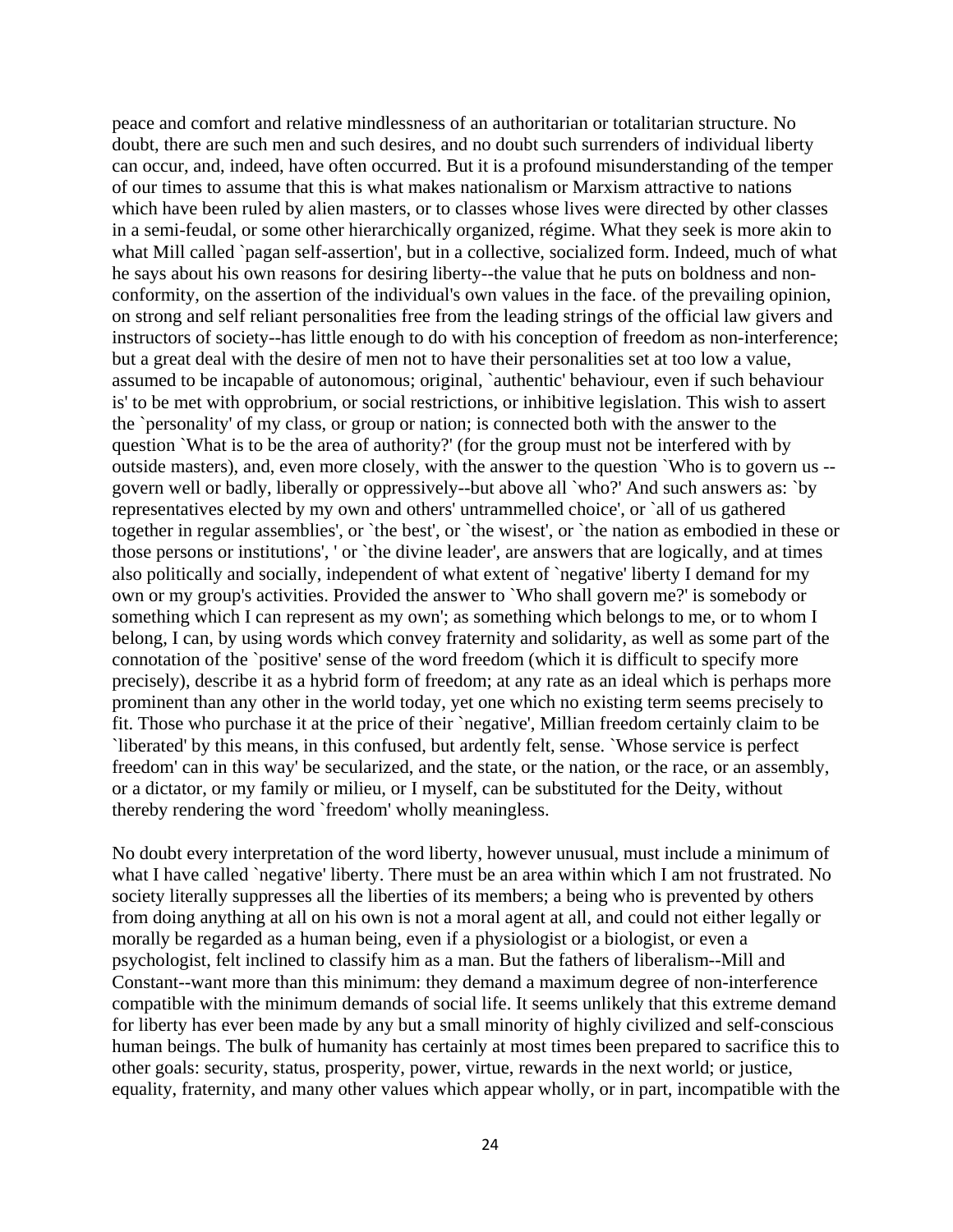attainment of the greatest degree of individual liberty, and certainly do not need it as a precondition for their own realization. It is not a demand for *Lebensraum* for each individual that has stimulated the rebellions and wars of liberation for which men were ready to die in the past, or, indeed, in the present. Men who have fought for freedom have commonly fought for the right to be governed by themselves or their representatives--sternly governed, if need be, like the Spartans, with little individual liberty, but in a manner which allowed them to participate, or at any rate to believe . that they were participating, in the legislation and administration of their collective lives. And men who have made revolutions have, as often as `not, meant by liberty no more than the conquest of power and authority by a given sect of believers in a doctrine, or by a class, or by some other social group, old or new. Their victories certainly frustrated those whom they ousted, and sometimes repressed, enslaved, or exterminated vast numbers of human beings. Yet such revolutionaries have usually felt it necessary to argue that, despite this, they represented the party of liberty, or `true' liberty, by claiming universality for their ideal, which the `real selves' of even those who resisted them were also alleged to be seeking, although they were held to have lost the way to the goal, or to have mistaken the goal itself owing to some moral or spiritual blindness. All this has little to do with Mill's notion of liberty as limited only by the danger of doing harm to others. It is the non-recognition of this psychological and political fact (which lurks behind the apparent ambiguity of the term `liberty') that has, perhaps, blinded some contemporary liberals to the world in which they live. Their plea is clear, their cause is just. But they do not allow for the variety of basic human needs. Nor yet for the ingenuity with which men can prove to their own satisfaction that the road to one ideal also leads to its contrary.

#### **VII**

#### *Liberty and Sovereignty*

The French Revolution, like all great revolutions, was at least in its Jacobin form, just such an eruption of the desire for `positive' freedom of collective self-direction on the part of a large body of Frenchmen who felt liberated as a nation, even though the result was, for a good many of them, a severe restriction of individual freedoms. Rousseau had spoken exultantly of the fact that the laws of liberty might prove to be more austere than the yoke of tyranny. Tyranny is service, to human masters. The law cannot be a tyrant. Rousseau does not mean by liberty the `negative' freedom of the individual not to be interfered with within a defined area, but the possession by all, and not merely by some, of the fully qualified members of a society of a share in the public power which is entitled to interfere with every aspect of every citizen's life. The liberals of the first half of the nineteenth century correctly foresaw that liberty in this `positive' sense could easily destroy too many of the `negative' liberties that they held sacred. They pointed out that the sovereignty of the people could easily destroy that of individuals. Mill explained, patiently and unanswerably, that government by the people was not, in his sense, necessarily freedom at all. For those who govern are not necessarily the' same `people' as those who are governed, and democratic self-government is not the government `of each by himself' but, at best, of `each by the rest'. Mill and his disciples spoke of the tyranny of the majority and of the tyranny of `the prevailing feeling and opinion', and saw no great difference between that and any other kind of tyranny which encroaches upon men's activities beyond the sacred frontiers of private life.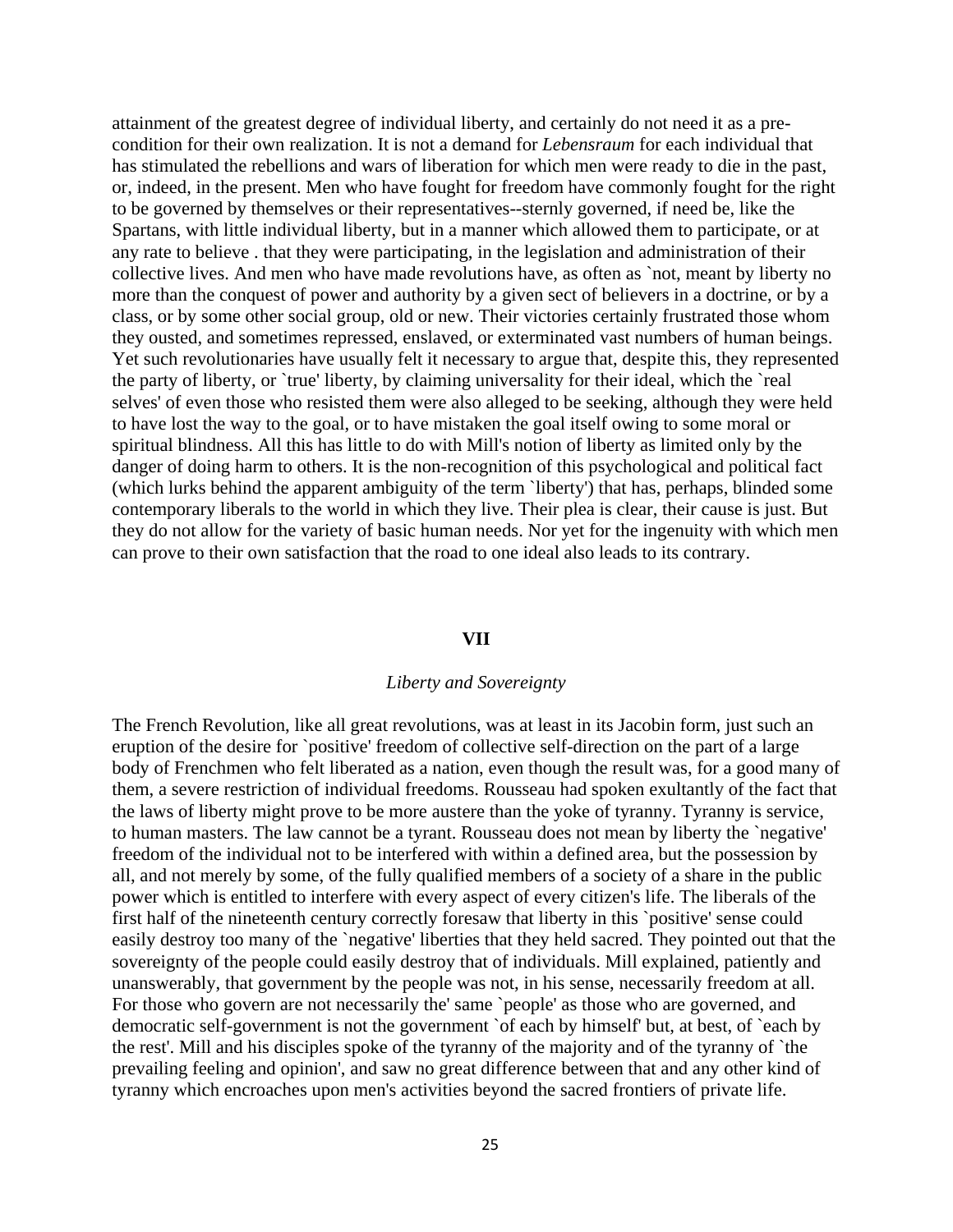No one saw the conflict between the two types of liberty better, or expressed it more clearly, than Benjamin Constant. He pointed out that the 'transference by a successful rising of the un limited authority, commonly called sovereignty, from one set of hands to another does not increase liberty, but merely shifts the burden of slavery. He reasonably asked why a man should deeply care whether he is crushed by a popular government or by a monarch, or even by a set of oppressive laws. He saw that the main problem for those who desire `negative', individual freedom is not who wields this authority, but how much authority should be placed in any set of hands. For unlimited authority in anybody's grasp was bound, he believed, sooner or later, to destroy somebody. He maintained that usually men protested against this or that set of governors as oppressive, when the real cause of oppression lay in the mere fact of the accumulation of power. itself, wherever it might happen to be, since liberty was endangered by the mere existence of absolute authority as such. `It is not the arm that is unjust', he wrote, `but the weapon that is too heavy--some weights are too heavy for the human hand.' Democracy may disarm a given oligarchy, a given privileged individual or set of individuals, but it can still crush individuals as mercilessly as any previous ruler. In an essay comparing the liberty of the moderns with that of the ancients he said that an equal right to oppress--or interfere--is not equivalent to liberty. Nor does universal consent to loss of liberty, somehow miraculously preserve it merely by being universal, or by being consent. If I consent to be oppressed, or acquiesce in my condition with detachment or irony, am I the less oppressed? If I sell myself into slavery, am I the less a slave? If I commit suicide, am I the less dead because I have taken my own life freely? `Popular government is a spasmodic tyranny, monarchy a more efficiently centralized despotism.' Constant saw in Rousseau the most dangerous enemy of individual liberty, because he had declared that `by giving myself to all I give myself to none'. Constant could not see why, even though the sovereign is `everybody', it should not oppress one of the `members' of its indivisible self, if it so decided. I may, of course, prefer to be deprived of my liberties by an assembly, or a family, or a class, in which I am a minority. It may give me an opportunity one day of persuading the others to do for me that to which I fed I am entitled. But to be deprived of my liberty at the hands of my family or friends or fellow citizens is to be deprived of it just as effectively. Hobbes was at any rate more candid: he did not pretend that a sovereign does not enslave: he justified this slavery, but at least did not have the effrontery to call it freedom.

Throughout the nineteenth century liberal thinkers maintained that if liberty involved a limit upon the towers of any man to force me to do what I did not, or might not, wish to do, then, whatever the ideal in the name of which I was coerced, I was not free; that the doctrine of absolute sovereignty was a tyrannical doctrine in itself. If I wish to preserve my liberty, it is not enough to say that it must not be violated unless someone or other--the absolute ruler, or the popular assembly, or the King in Parliament, or the judges, or some combination of authorities, or the laws themselves--for the laws may be oppressive--authorizes its violation. I must establish a society in which there must be some frontiers of freedom which nobody should be permitted to cross. Different names or natures maybe given to the rules that determine these frontiers: they may be called natural rights, or the word of God, or Natural Law, or the demands of utility or of the `permanent interests of man; I may believe them to be valid *a priori*, or assert them to be my own ultimate ends, or the ends of my society or culture. What these rules or commandments will have in common is that they are accepted so widely, and' are grounded so deeply in the actual nature of men as they have developed through history, as to be, by now; an essential part of what we mean by being a normal human being. Genuine belief in the inviolability of a minimum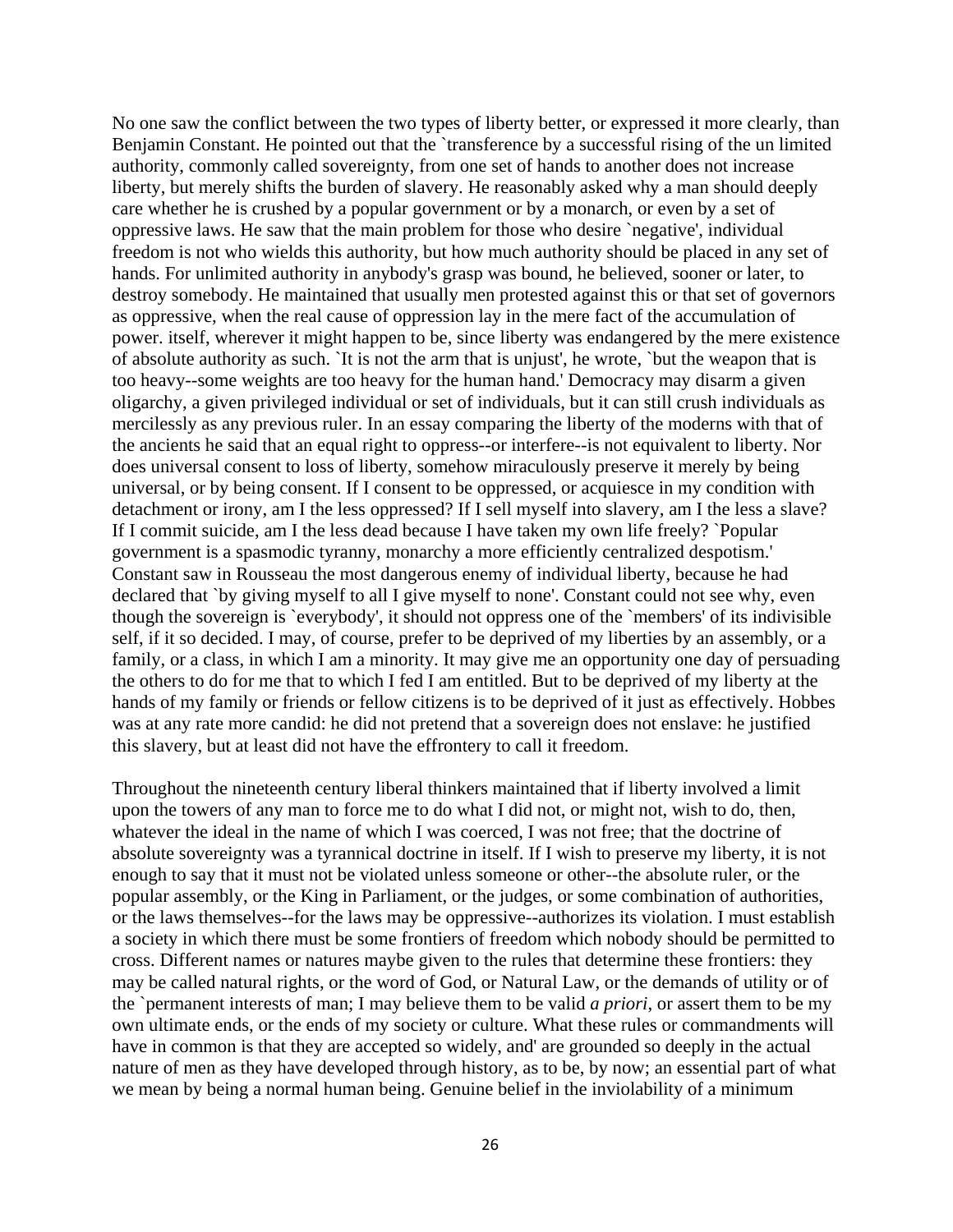extent of individual liberty entails some such absolute stand. For it is clear that it has little to hope--for from the rule of majorities; democracy as such is logically uncommitted to it, and historically has at times failed to protect it, while remaining faithful to its own principles. Few governments, it has been observed, have found much difficulty in causing their subjects to generate any will that the government wanted. `The triumph of despotism is to force the slaves to declare themselves free.' It may need no force; the slaves may proclaim their freedom quite sincerely: but they are none the less slaves. Perhaps the chief value for liberals of political-- 'positive' --rights, of participating in the government, is as a means for protecting what they hold to be an ultimate value, namely individual--'negative'--liberty.

But if democracies can, without ceasing to be democratic, suppress freedom, at least as liberals have used the word; what would make a society truly free? For Constant, Mill, Tocqueville, and the liberal tradition to which they belong, no society is free unless it is governed by at any rate two interrelated principles first, that no power, but only rights, can be regarded as absolute, so that all men, whatever power governs them, have an absolute right to refuse to behave inhumanly; and, second, that there are frontiers, not artificially drawn, within which men should be inviolable, these frontiers being defined in terms of rules so long and widely accepted that their observance has entered into the very, conception of what it is to be a normal human being, and, therefore, also of what it is to act inhumanly or insanely; rules of which it would be absurd to say, for example, that they could be abrogated by some formal procedure on the part of some court or sovereign body. When I speak of a man as being normal, a part of what I mean is that he could not break these rules easily, with out a qualm of revulsion. It is such rules as these that are broken when a man is. declared guilty without trial, or punished under a retroactive law; when children are ordered to denounce their parents, friends to betray one another, soldiers to use methods of barbarism; when men are tortured or murdered, or minorities are massacred because they irritate a majority or a tyrant. Such acts, even if they are made legal by the sovereign, cause horror even in these days, and this springs from the recognition of the moral validity- irrespective of the laws--of some absolute barriers to the imposition of one man's will on another. The freedom of a society, or a class or a group, in this sense of freedom, is measured by the strength of these barriers, and the number and importance of the paths which they keep open for their members--if not for all, for at any rate a great number of them.

This is almost at the opposite pole from the purposes of those who believe in liberty in the `positive'--self-directive--sense. The former want to curb authority as such. The latter want it placed in their own hands. That is a cardinal issue. These are not two different interpretations of a single concept, but two profoundly divergent and irreconcilable attitudes to the ends of life. It is as well to recognize this, even if in practice it is often necessary to strike a compromise between them. For each of them makes absolute claims. These claims cannot both be fully satisfied. But it is a profound lack of social and moral understanding not to recognize that the satisfaction that each of them seeks is an ultimate value which, both historically and morally, has an equal right to be classed among the deepest interests of mankind.

### **VIII**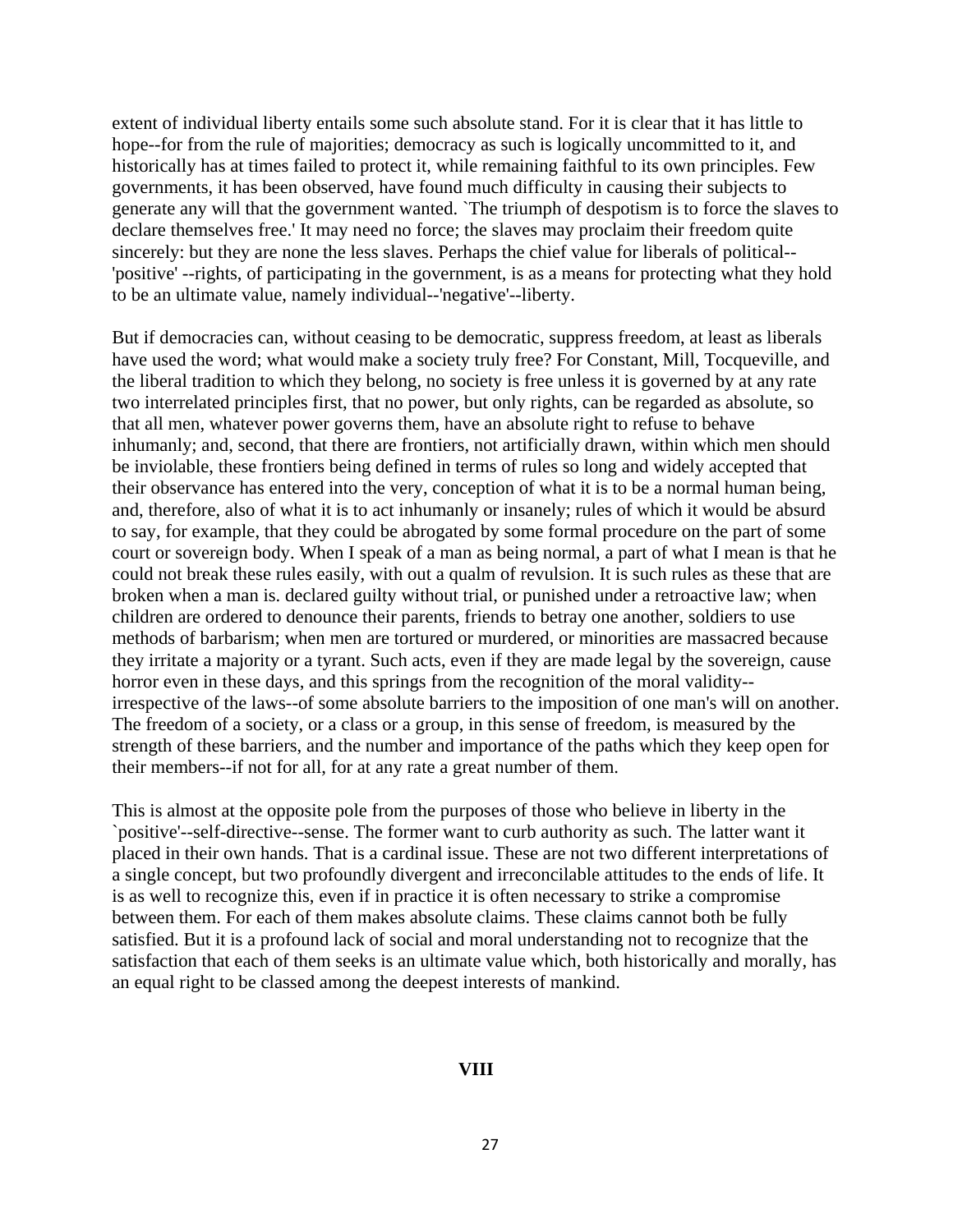#### *The One and the Many*

One belief, more than any other, is responsible for the slaughter of individuals on the altars of the great historical ideals--justice or progress or the happiness of future generations, or the sacred mission or emancipation of a nation or race or class, or even liberty itself which demands the sacrifice of individuals for the freedom of society. This is the belief that somewhere, in the past or in the future, in divine revelation or in the mind of an individual thinker, in the pronouncements of history or science, or in the simple heart of an uncorrupted good man, there is a final solution. This ancient faith rests on the conviction that all the positive values in which men have believed must, in the end, be compatible, and perhaps even entail one another. `Nature binds truth, happiness, and virtue together as by an indissoluble chain', said on of the best men who ever lived, and spoke in similar terms of liberty, equality, and justice. But is this true? It is a commonplace that neither political equality nor efficient organization nor social justice is compatible with more than a modicum of individual liberty, and certainly not with unrestricted *laissez-faire*; that justice and generosity, public and private loyalties, the demands of genius and the claims of society, can conflict violently with each ether. And it is no great way from that to the generalization that not all good things are compatible, still less all the ideals of mankind; But somewhere, we shall be told; and in some way, it must be possible for all these values to live together, for unless this is so, the universe is not a cosmos, not a harmony; unless this is so, conflicts of values may be an intrinsic, irremovable element in human life. To admit that the fulfilment of some of our ideals may in principle make the fulfilment of others impossible is to say that the notion of total human fulfilment is a formal contradiction, a metaphysical chimaera. For every rationalist metaphysician, from Plato to the last disciples of Hegel or Marx, this abandonment of the notion of a final harmony in which all riddles are solved, all contradictions reconciled, is a piece of crude empiricism, abdication before brute facts, intolerable bankruptcy of reason before things as they are, failure to explain and to justify, to reduce everything to a system, which `reason' indignantly rejects. But if we are not armed with an *a priori* guarantee of the proposition that a total harmony of true values is somewhere to be found--perhaps in some ideal realm the characteristics of which we can, in our finite state, not so much as conceive--we must fall back on the ordinary resources of empirical observation and ordinary human knowledge. And these certainly give us no warrant for supposing (or even understanding what would be meant by saying) that all good things, or all bad things for that matter, are reconcilable with each other. The world that we encounter in ordinary experience is one in which we are faced with choices between ends equally ultimate, and claims equally absolute, the realization of some of which must inevitably involve the sacrifice of others. Indeed, it is because this is their situation that men place such immense value upon the freedom to choose; for if they had assurance that in some perfect state, realizable by men on earth, no ends pursued by them would ever be in conflict, the necessity and agony of choice would disappear, and with it the central importance of the freedom to choose. Any method of bringing this final state nearer would then seem fully justified, no matter how much freedom were sacrificed to forward its advance. It is, I have no doubt, some such dogmatic certainty that has been responsible for the deep, serene, unshakeable conviction in the minds of some of the most merciless tyrants and persecutors in history that what they did was fully justified by its purpose. I do not say that the ideal of selfperfection--whether for individuals or nations or churches or classes--is to be condemned in itself, or that the language which was used in its defence was in all cases the result of a confused or fraudulent use of words, or of moral or intellectual perversity. Indeed, I have tried to show that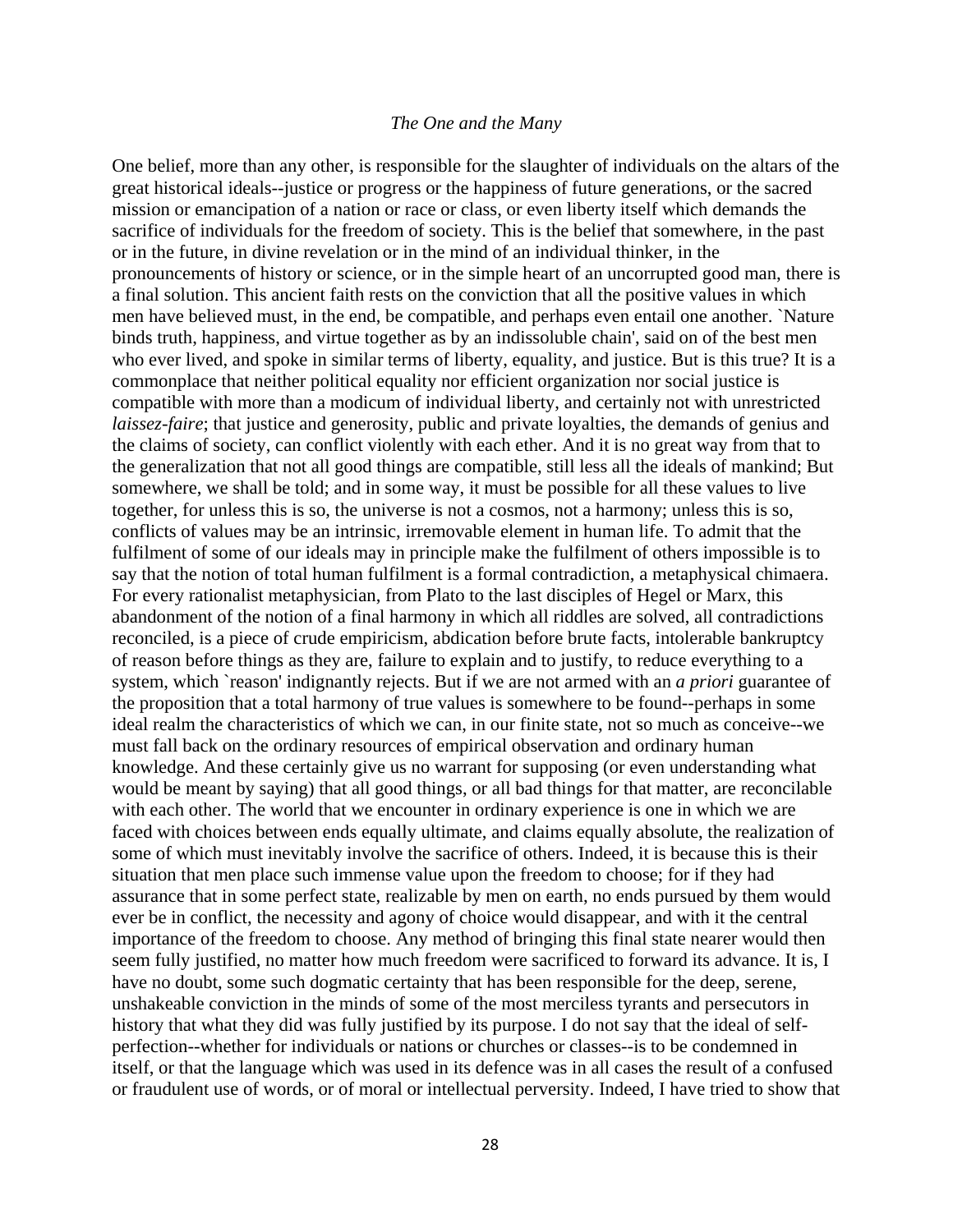it is the notion of freedom in its `positive' sense that is at the heart of the demands for national or social self-direction which animate the most powerful and morally just public movements of our time, and that not to recognize this is to misunderstand the most vital facts and ideas of our age. But equally it seems to me that the belief that some single formula can in principle be found whereby all the diverse ends of men can be harmoniously realized is demonstrably false. If, as I believe, the ends of men are many, and not all of them are in principle compatible with each other, then the possibility of conflict--and of tragedy--can never wholly be eliminated from human life, either personal or social. The necessity of choosing between absolute claims is then an inescapable characteristic of the human condition. This gives its value to freedom as Acton had conceived of it--as an end in itself and not as a temporary need, arising out of our confused notions and irrational. and disordered lives, a predicament which a panacea could one day put right.

I do not wish to say that individual freedom is, even in the most liberal societies, the sole, or even the dominant, criterion of social action. We compel children to be educated, and we forbid public executions. These are certainly curbs to freedom. We justify them on the ground that ignorance, or a barbarian upbringing, or cruel pleasures and excitements are worse for us than the amount of restraint needed to repress them. This judgment in turn depends on how we determine good and evil, that is to say, on our moral, religious, intellectual, economic, and aesthetic values; which are, in their turn, bound up with our conception of man, and of the basic demands of his nature. In other words, our solution of such problems is based on our vision, by which we are consciously or unconsciously guided, of what constitutes a fulfilled human life, as contrasted with Mill's `cramped and warped', `pinched and hidebound' natures. To protest against the laws governing censorship or personal morals as intolerable infringements of personal liberty presupposes a belief that the activities which such laws forbid are fundamental needs of men as men, in a good (or, indeed, any) society. To defend such laws is to. hold that these needs are not essential, or that they cannot be satisfied without sacrificing other values which come higher- satisfy deeper needs--than individual freedom, determined by some standard that is not merely subjective; a standard for which some objective status--empirical or *a priori*--is claimed.

The extent of a man's, or a people's, liberty to choose to live as they desire must be weighed against the claims of many other values, of which equality, or justice, or happiness, or security, or public order are perhaps the most obvious examples. For this reason, it cannot be unlimited. We are rightly reminded by R. H. Tawney that the liberty of the strong, whether their strength is physical or economic, must be restrained. This maxim claims respect, not as a consequence of some *a priori* rule, whereby the respect for the liberty of one man logically entails respect for the liberty of others like him; but simply because respect for the principles of justice, or shame at gross inequality of treatment, is as basic in men as the desire for liberty. That we cannot have everything is a necessary, not a contingent, truth. Burke's plea for the constant need to compensate, to reconcile, to balance; Mill's plea for novel `experiments in living' with their permanent possibility of error, the knowledge that it is not merely in practice but in principle impossible to reach clear cut and certain answers, even in an ideal world of wholly good and rational men and wholly clear ideas--may madden those who seek for final solutions and single, all embracing systems, guaranteed to be eternal. Nevertheless, it is a conclusion that cannot be escaped by those who, with Kant, have learnt the truth that out of the crooked timber of humanity no straight thing was ever made.